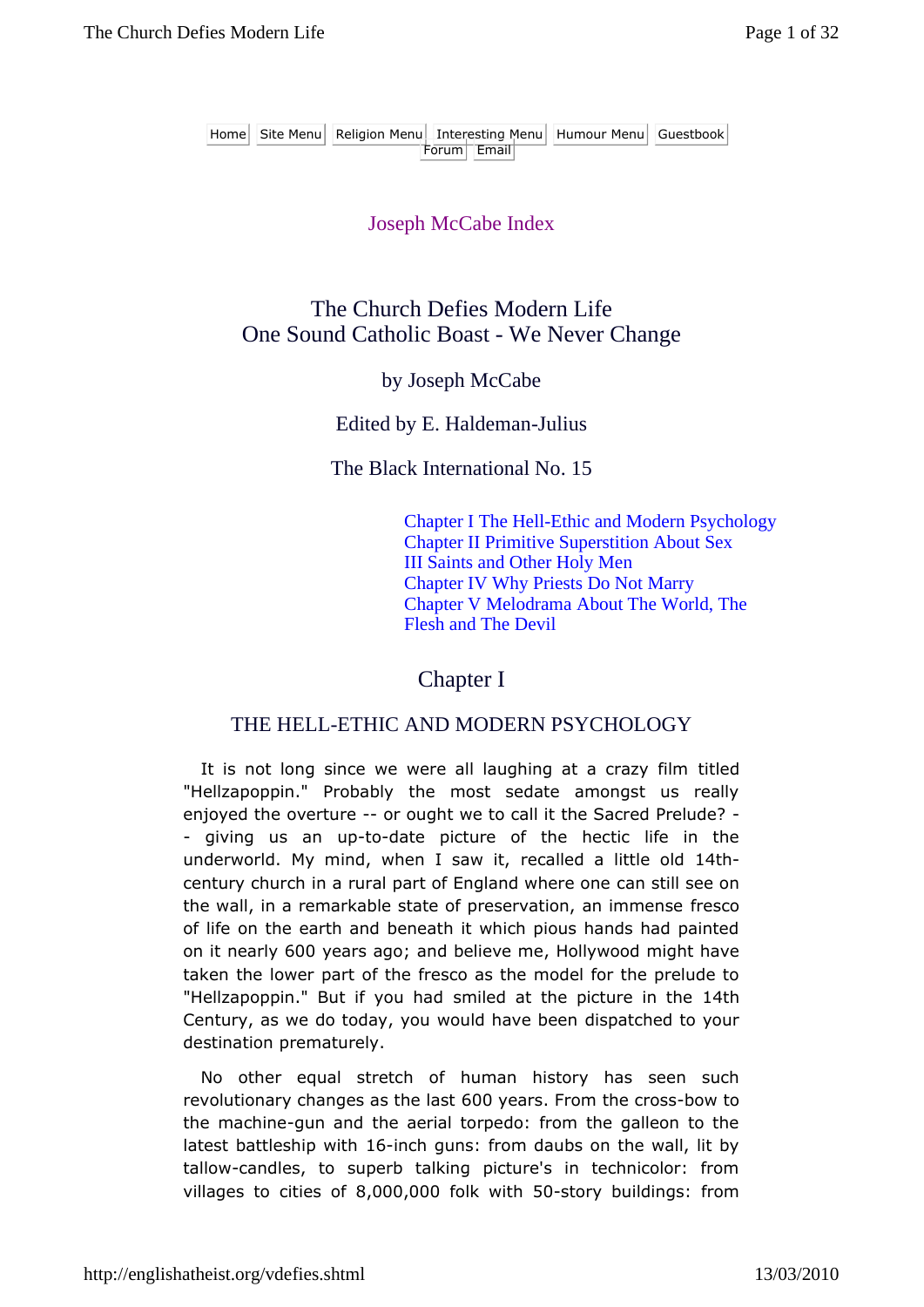crabbed manuscripots into elv free libraries and news flashed from continent to continent intthækesmeou to cross a street. ... But the richest and most pow femifieurlic Cahustch in gathers folk, in dazzling New Yorrakchoing Chicago or aristocratic Washington, to hear the preacher tell about the I of devithat hunger for their souls and the vast lakes of fi underground into the high they slip at any moment.

Come, Mr. McCabe, some of you wineas the hialfisa century since you left the Church of Rome-manding that swift half century it has doubtless changed considerably. If you thin ask a chfirdm a Catholic school, any school, whether or no th still teach it twaatkist through life with an invisible "guardian angel" on its right siden and bala devil with a quite peculiar rage to lead it astray on whee the denthey do not teach it, as a living dogma of its religion, the tyth the who boy hoafs called another by one of the lurid names they soo eatshiley pick up, pretty goldhenired girl of eight who has permitted one of thos littleiberties that children do, will not, if -laid beideimt a street on the wapme, go to a hell of eternal fire and torturing devi Open a Catholy hombook and see how these Catholic folk with whom you drink beer anjobkcersacsktill sing on Sundays very lustil how "hell is raging sfooul mand dab themselves with holy water to keep the devils away. Reeuadikany book about Catholic doctrine today, and you will find that the dog eternal torment, to which all over the age of seven are liable binding iaswas in days of the Council of Trent or is in any chap in Kentucky Georgia, and that the belief-swo adrenvsils of them--is as fresh cahribdlike as it was in ancient Babylon in the days of  $Hamm$ u4r,a0 $b$ 0 $i$ 0year $a$ go.

Naturally a preacher in one o-thososhee sity which the artists and literary men, who lend their names to the Church knows whidbgmas to emphasize and which to keep in the shadow, but let him or oaetistibisollowers put in print that Rome has abandoned the doctramed soouft he ell will go on his neck. During my final years in the Chudebade offethest last century, we took great pride in the fact that one fairly known British scientist, Prof. St. George Mivart, was "one o When I quhite Church he sought me and, for his own intellectu credit, be said, to dolwm hee despised the most fundamental dogmas and promised me that he woouutld Hsepecapkened with an article in which he rejected the dogmwaasf hell. And h at once excommunicated and was driven to death by the fur the Bladk ternational that erupted; though my professor of theology, Father D. Folemeinon, the most learned priests in London, and my professor of philos (dpaheyr, CMasrgolrinal) Mercier, had told me and him that the hyimagreed with

If any one of those few professors of science who today themselves Catholics dared similarly to repudiate the belief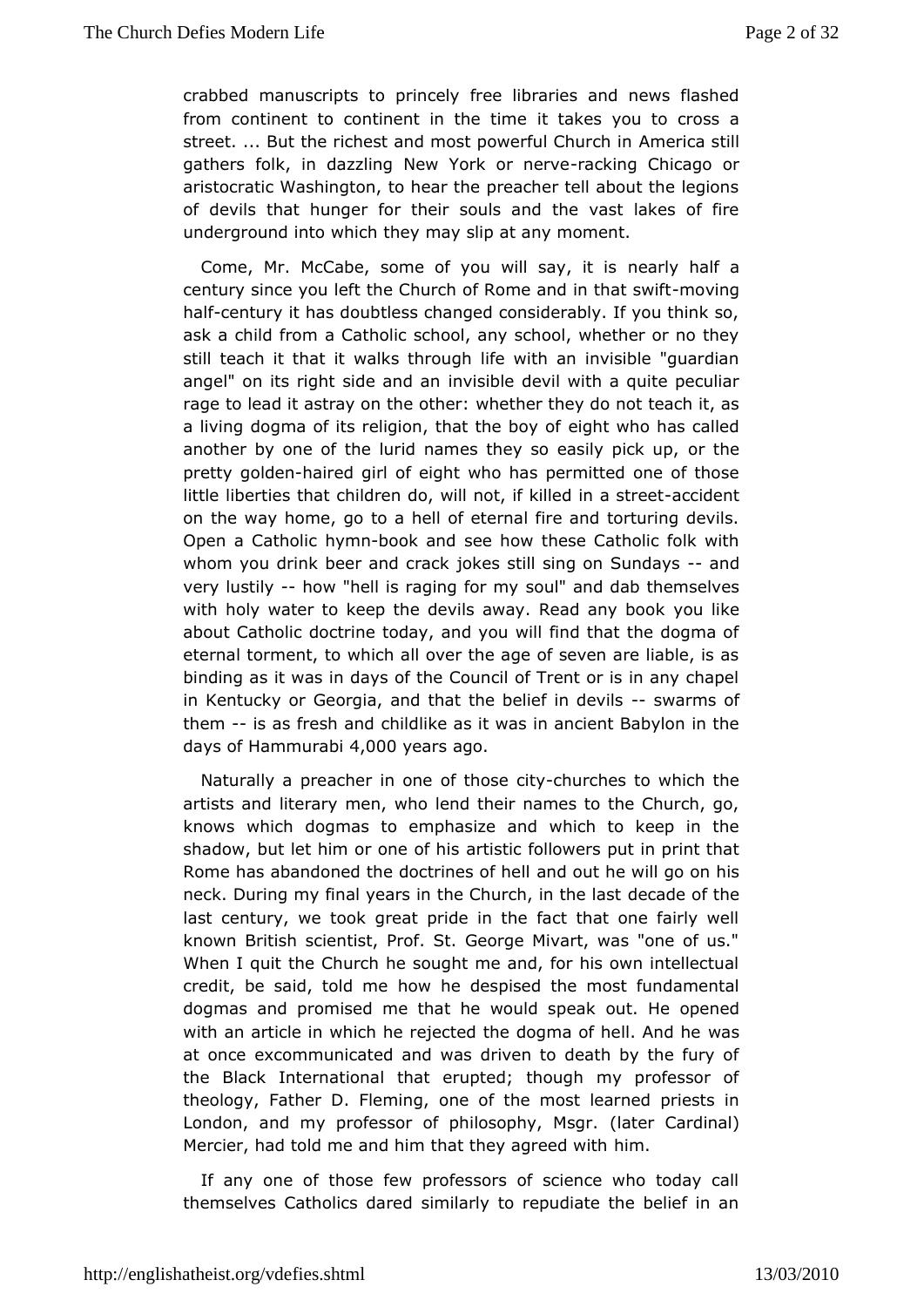eternal henla published writing he would have the same experience. I have jursetable rean an American Catholic work, 'A Call to Catholic Action,' in which rae sterwho are at the head of the modern movement in the Chworch movies of two upto-date advice to the laity, especially to those who are urg their faith upon the notice of America. What lis Chreir bugle what is thight to which they call the laity? They tell us that i primarily "a faghtnst Satan, the world, and the flesh." That takes you back inexorabby otwosy heatmosphere of that little 14th-century church in the heartrictfairnuraNay, if you know social history, it takes you backskon hhe dud byhckcked folk in long woolen tunics who confessed their sin's to the p and sought to dodge the innumerable devils in the courtyard r  $th$ epyramitemple of Marduk in ancient Babylon.

I wish a few foHkolaytwood would read some of the essays or sermons in this 'Call to A C taitohno.'i cThey are curashing half America curses with the estervil with ich they have to show to a Catholic censor: a gentleman white restsoin the his Church but assures them that it is only because "the p doesnot really want this kind of thing, you know." Yet here are leaders  $\Omega$  atholic Action warning their followers that the Americ movies are the chief agency of the devil. Here is a celibate (we hope) monk with the sound Ammeetican Father Schmiedeler who describes what a hell city life isappeAamsentincaat. the good monk thinks that life in small towns and villages is mo virtuous. ... Anyhow here is his description of the city:

Asmatters stand at present even the most, shielded, the be canhardly expect to escape the contaminating ting even innermorsetcesses of the family sanctuary, influence of th contagion stuhrabunds them. By means of the press and radio  $m$  ovihe all and dane cheall, the let obume and platform, our communities are beinwgith a few odson of immorality that is gradually penetrating all.

Ofall these devices of Satan the movies, he says, are "the v offenders," ahnedre has been "a growing stench for the past several decades" from the monk Tsheeems to have been more fortunate in his choice of picturebethan for hatves a very long time since I saw films that corresponiotion hos, presumably, what he saw.

This particular campaidBriacofk the ernational inspires many reflections, and I will enlarge on intwichiosf ot the marger. The first is that many will ask me whether shoensters yound other Churches are not in this respect ade bogyd as the spinsters of the Church of Rome. On the face of it, yes, an must nottorget this. But there are material differences. The Baptists claim to number 8,000,000 , the Catholics 20,000,000 . The Baptists are thickest i**GeToegas**, North and South Carolina,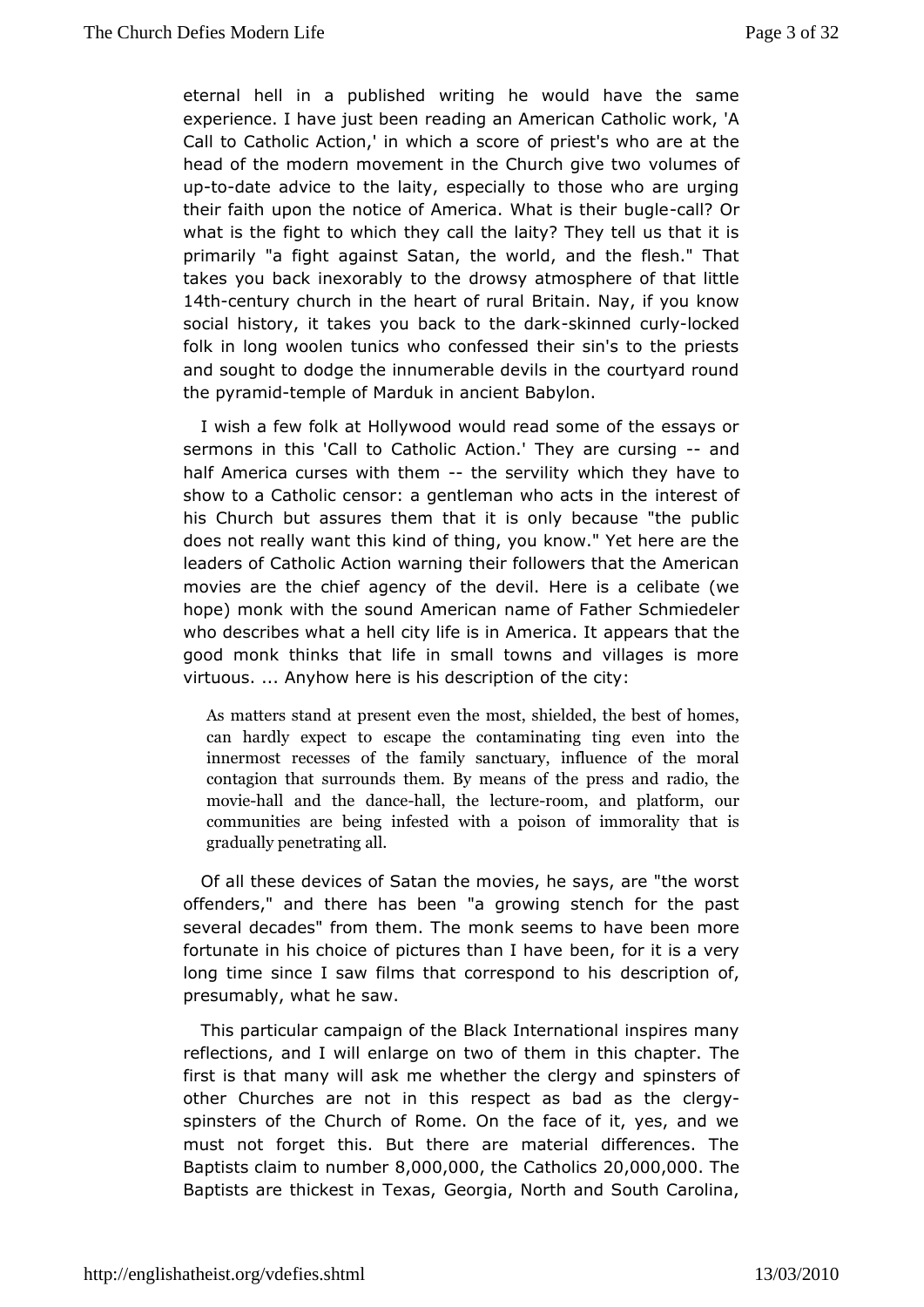[Alabama, and Virginia](http://englishatheist.org/vdefies.shtmlAlabama): the Catholicorsk, in Pelennus vivania, Massachusetts, Illinois, and New Jersey, hable in hot body in these five states. Baptists may bully authorities in Dayto not iBoston, Chicago, New York, Detroit, Washington, Baltimo and Samrancisco.

And this broad difference in psychology between Fundament and Catholic hellism, as we may call it, entails a very consic differenbetween the rival clerical bodies. Skepticism among preachers of h@elormgia and Alabama is uncommon, but it is so widespread in the Papist eB head konal that one may seriously doubt if one preacher in thbreekier weers limit hell and the devil or honestly shudders at the thought aonfd the ewfolles bach. Certainly the overwhelming majority of the Fundamental preachers of hell believe that the New Testament is the Wo God, and the spels and Paul very clearly teach the dogma of eternal punishment. The cReormy anon the other hand, no matter what proportion of them yosuinroegraer, dhasve mainly a professional interest in the belief. Itchsen ostown the the of their power over the ignorant but one of the principal sour their vast profit.

It puzzles folk when I say that relatthous feath hell, but if you reflect on the general geniality of if not gaiety, Catholic district or country (Eire, etc.) you realize that this r true. The Catholic system is based upon an escapist psycho Like the priestancient Egypt, who taught the people that the journey to the garden  $aff@s$  idesath was beset by monstrous perils and hordes of demons butsthey could blarms for pos-tmortem use which defeated the devils, Catholic priest neutralize the effect which their grim doctrine ought to have the emotiobnys assuring the people that they have the power to save even the most has dremend from the penalty. Most  $E$ gyptologists believe that the com $E$  gypont-froilrket  $e$  fiths of the natiowere not promised immortality, hwith incurrent ohad been reserved for kings anuchtribbalbeosul C.B.400No one professes to find any change in the light morals of the Egy workers amdddle class when this idea that they had a risky chance of an eternal belx senwlesi to them, and the late Prof.

Breasted used to say this wab ebpo-anticsretem risk was practically abolished by the priests, sale of  $\phi$  hcharms land spells, in the same breath in which they gave the peopl glorious promise of immortality, of which they do not seem to taken aserious notice.

It is much the same in Catholic theologyyeFacts a mundred more the first Christian communities were very solemn little g offolk who really thought a lot about sin and hell. Then the R Popes,particularly the blackguardly Papal adventurer "St." Callistu $$20722$ , discovered that they could absolve from any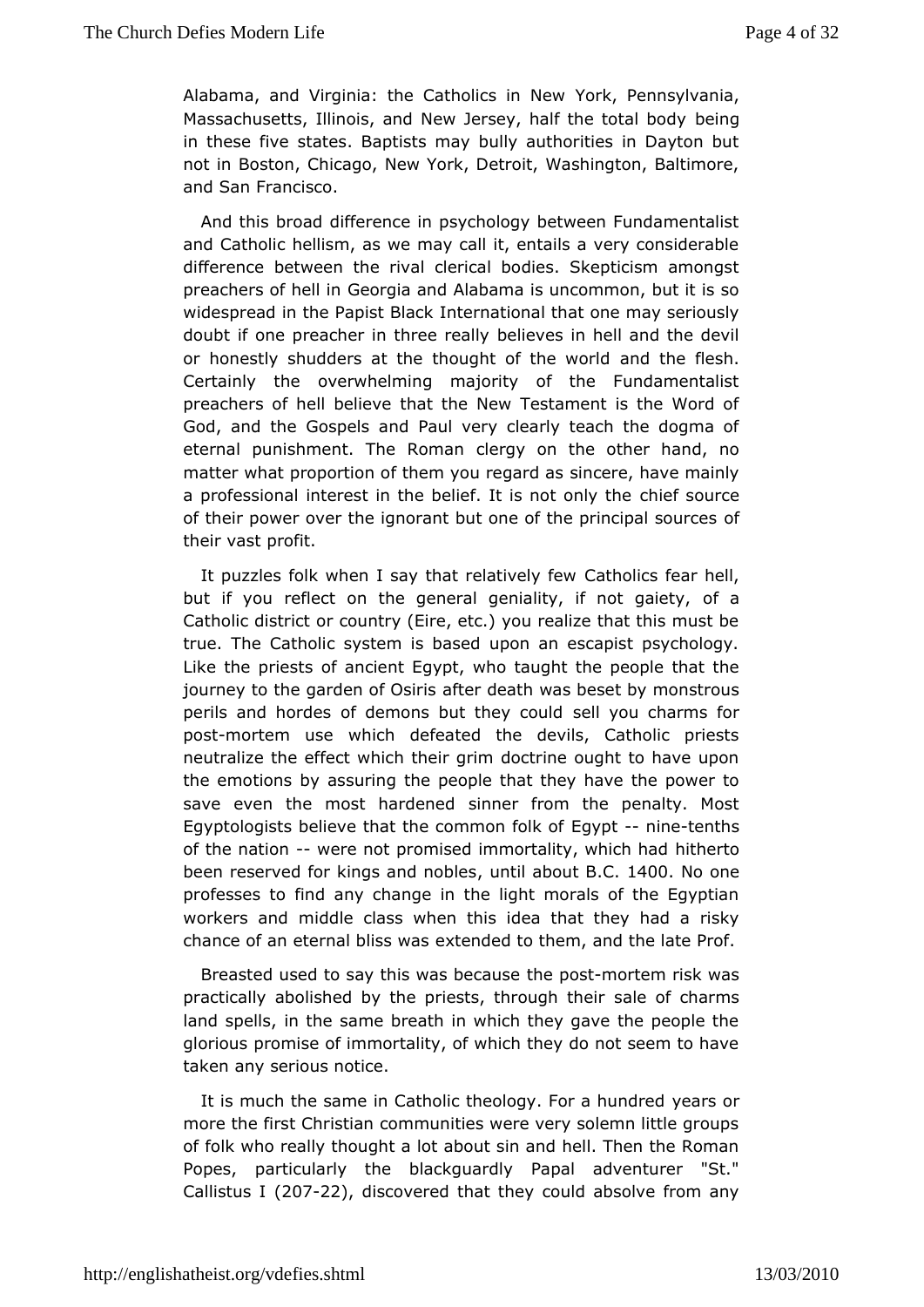[sin of any size o](http://englishatheist.org/vdefies.shtmlsin)r hue oinffey so sued it to a priest, and Roman Christian  $H - H$  am quoting one of -the encame more picturesque and highly colored. Catholic censors would cer not permit Hollywood to screen it. The faithful did not direct forabsolution, but there was rich indirect payment in the fact as wepositively know, the membership of the Church rapid increased threefonlodreo, rand there were large numbers of light  $-$  living but wealthy Roman bandgets the converts.

Yet, since death does not always waaint froorny on up to be st to absolve you, hell remained rather a tough proposition in mind of many, and was a stumbling block to the cultured; and above all, it nwo asas profitable as one could wish. The priests therefore took up a the bew patheonalizing theologians: the theory of purgatory. These theolowopinan she went ocs while they lived, felt that there must be two furomsancies in the basement: one for the more terrible sinners, such as the man thrashead priest he found with his wife or the man who die without asking the pmiiens tistations, and one for lighter offenders and those who had substantial and the debt by confession. One was eternal and in the obmey  $y$  on aburned time.

How could you be sure of a ticket foll intermande on No. No. 1? Practically every Catholic believes that he is booked at for this. Here the clergy opened a vein of gold in the hard r dogma.Absolution got you clear of "the fire that is neve extinguished," and ntheomy ted a dozen ways of evading or very considerably reducing your stbay miers "othe Purgatory." And nearly all of themodulgences, alms, pried ireissiages, -etc. cost money.

That is the big difference betawtehemid here heme and the Protestant. I have nothing to do heueswith the whether one is more reasonable, or less nauseous, than the  $\epsilon$ I amconcerned only with the psychological question of influe on behavior and twethenormous power which the Catholic scheme gives to the clergy. pTohnet lastebvious. One of the many featur<del>e</del>s besides chronic war, pe**stiden caen**, d monotonous food fortemtins of the people, ruthless exploitation they nobles,  $e$  two hich made life in the Age of Faith so "jolly," as  $Gh$ . Also desterton used to say, was that now and again, when a king refustehde torahoeked of the ecclesiastical whip, the Pope would put an interdict on kingdom. Living under Nazi or Jap invaders today is pleasa comparison.  $\overline{w}$  hele scheme of salvation was suspended. The Pope locked up the  $\frac{1}{2}$   $\frac{1}{2}$   $\frac{1}{2}$  as well as heaven in his safe, leaving the gates of hoeple muide

However, we are here more interested in the psychologi aspecthose fimentured nontholic writers who give so much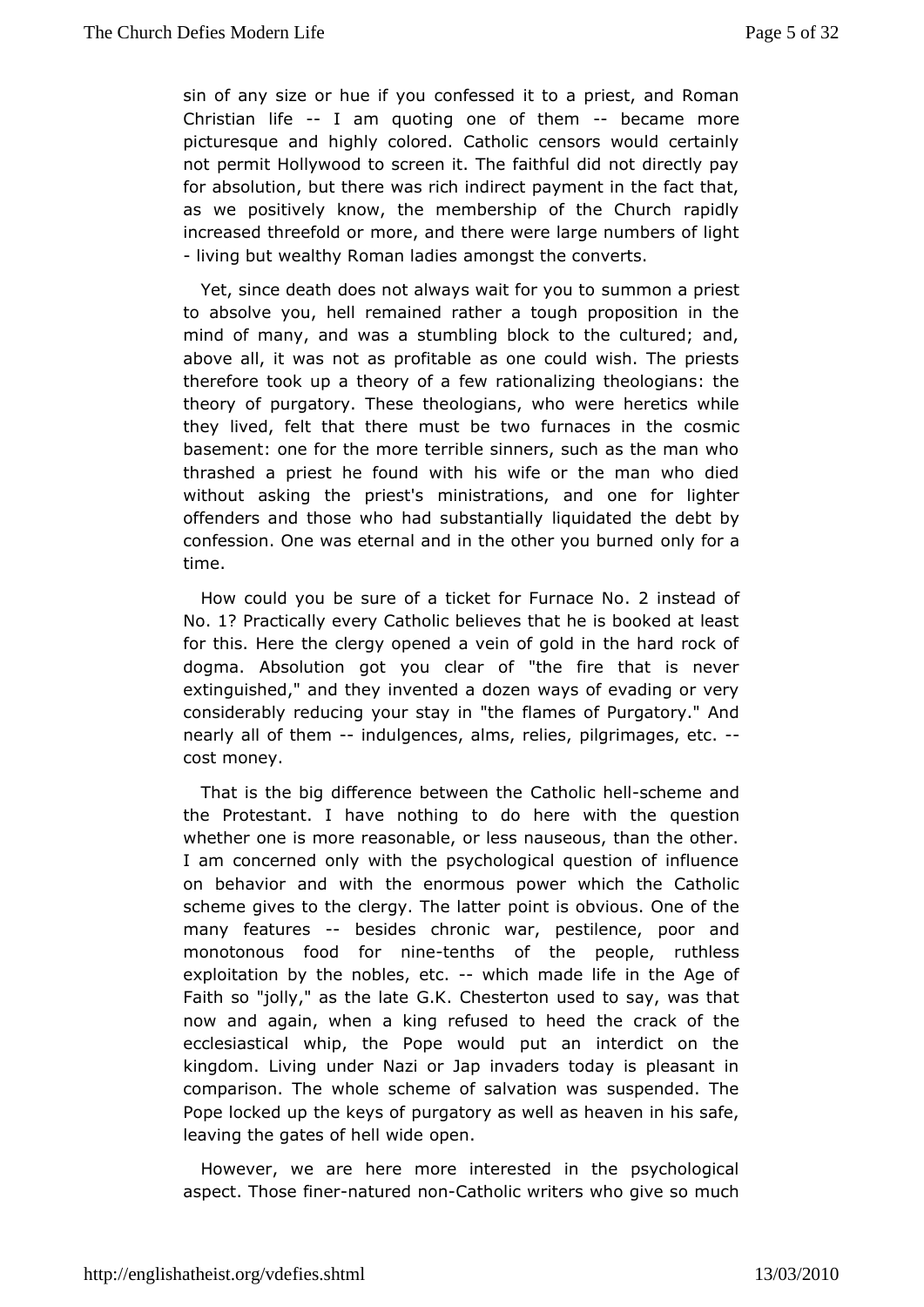pleasure to the **clerica** in Catholic life, in the Middle Ages or today, on Catholic theoryhaltembueseth happy and virtuous. It is so much easier, as well as moregorod dwiclily et do explain life in that way. Unfortunately I, being cursed wi Materialist, and Atheist creed, have to make laborious rese into facts  $a$  and the truth; which is that life in the Middle Age was generally foully foul in Catholic countries today, and in the Catholic sectmentican life is painfully rich in criminals.

The working of the heathic explains this. Modern psychology is precisely a study of combethatvior and in one branch it examines the motive as shaping forceshely careduct. lodged in the organism from without. You must, it is true, n some allowance for hereditary bodily equipment. Some fem have richer glamdscertain kind in their ovaries and pituitaries just as they may have sboent beachs or stronger hearts than others, and these are destined by omats carlet beinners.

The Vestal Virgin type, on the other whandeave But at to a later chapter. The point is that Catholic by anduct is shaped by environmental influences just like any other, and this persi influenoe the hahlddevil motif from infancy onward, in school and church *Gadholic literature*, is morbieth Tch eneweelt did produce nice typhess racofter. "Saints" are not people who were so very, very good bedaused they'l.

And nowadays it is worse education than ever. The boy or has been taught for year's to take it mighty seriously, and th or she goteos see "Hellzapoppin" and heathsnionfethe audience roar with lalugahthernot very familiar with jail circles, though have correspommiche ich aw isthin San Quentin, but I believe that the large Catholic Spiongu Baitrion orn Joliet is not conspicuously depressed by thought of hell an devil.

Let no one be tempted to conclude from all this that the Catholican Church today does not really require the same belief in hell a devil as calored preacher in Georgia does. Make no mistak about it. The Churchoministisats an Article o-faFoaoith rine automatically endorsed by ewheer y can laben himself a Catholic - as it did in the days of TorquemadaarLticodle op the in the most authoritative exposition of Catho'lCathecalciong, the Encyclopedia.' The article "Hell" is written -bydiad Dutch Jesuit no American priest care to have-thedhosnometiculously accurate.

Hell as a place of eternal torment is, he says, a fundame Catholic doctrine. It is "a definite place, but where it is we know." The arned professor agrees with "theologians generall that it is "really twiethe arth." This preposterous rubbish was written and printed in the mostecposits of the American Church in the 1y9e1a0when physicists had faoimley to be finite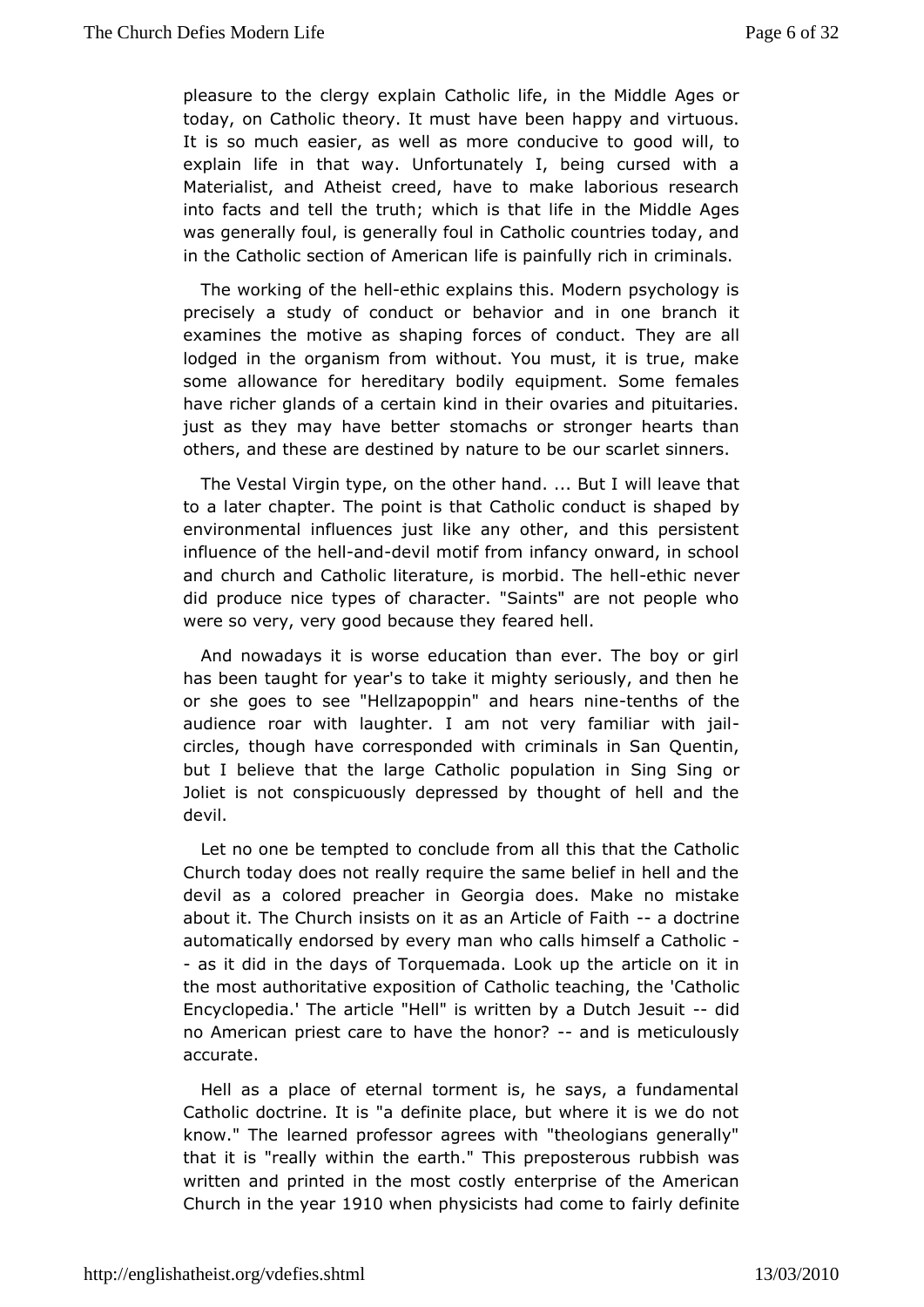[conclusions about the c](http://englishatheist.org/vdefies.shtmlconclusions)olossal concentration metall in the of the earth. However, I hasten to add, in case you are think becoming a Catholic, that the Church does not dogmatically where hellmerely that it is a place, not a state or a figure speech. So far, sayes the in this princely publication of the American Church, the dobcetine eating out for the moment the question of its eternity and coaupaet, for om these disreputable Ath<sup>rig</sup>hiasts never [degt101 met anoypposition] worthy of mention." Yes, I assure you I cleaned my glas specialloy read it again. Dean Farrer, the greatest preacher of Church of Englamed ed it in the pulpit of St. Paul's Cathedral i 1878 and the rejectios phead so far in his Church and the sister Church in America that at Choenfeaenhocent 930 the combined British and American bishopsowtiroutally cut it the catechism. We will say nothing about the Unitarial Congregationalists, and a large part of the Methodists. Not mentioning by a Catholic writing for Catholics.

This dogma, that men are pusnoishee  $\phi$  lance after death, can, says our authoritative guide, "be dehmeonisyth atcefd by pure reason." You will have to read the lengthy proofs yours am a man of delicate stomach. That the punishment is etern an obligatod roygma, but this also can be defended by pure reason, or by Catholic logiscthe hoonly perfect logic in the modern world. But that the insttorument is material fire is not an Article of Faith.

It is merely tehas hing of "the greater number of theologians." It is also the convid him nw pifter of the article, and since he was selected by the editor onthe the mediath medicular than any American priest could be, it is Chaethodiculation confine recommended to America by this most costly enterprise of hierarchy. The great and so modern Thomas Aquinas showed ago, the Jeseumitinds us, that the Catholic need not feel any difficulty at all about motourical fire can burn pure (disembodied) spirits. With God aploistshinbnlones a.r.e. No, I am not being flippant, That is the, argu@mheuntchBuytotuhenay be relieved to know, has never dogmatically fober ordared that the of torture is fire. Those choice bits of the missionary preac hellare just illustrations of what "the greater numbers theologiansdch.

I still remember one such gem; and it is not a reminiscenc boyhood. but part of an address to the monks of my monaster I was then ab2oCutand a professodrelivered with great solemnity by the learned **FirenDiangiowho**, he later let me know, did not believe in hell. Thes abiodrominances, show intense that if there were a ladder of infinite lenfgrohm rehaeching up pit and every rung was a razor but theured was atecupat thetop the damned would jostle each other in their eagernes mount it. TChaetholic is not compelled to believe in the fire b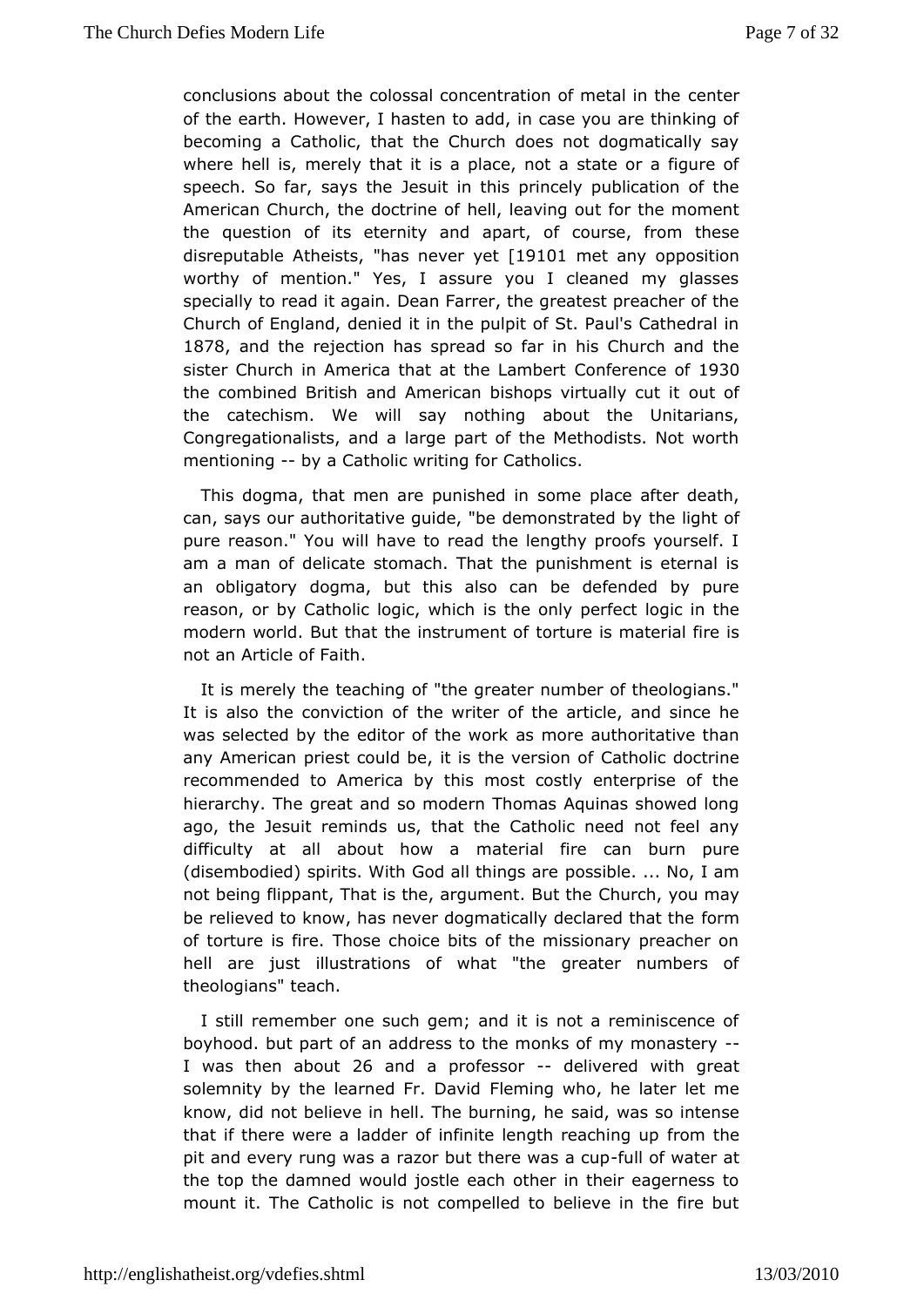["he is compelle](http://englishatheist.org/vdefies.shtml)d to thhealtietyheese disembodied souls or "pure spirits" are punished for all sedemenity arbeyty of "sensory torture" (paena memus). So if you prefecro trobit maniko nof a of intense thirst, toothache, sciatica, racks, thumbscrews, instead of fire, go to it. The Chinese have nothing on theme F interpreteorfs what they call "God's holy purposes." Historian give as the choicestofpiceruselty in one of the most cruel periods of civilized-himstPoaphthaly during the "best" part of the later Middle-Agleast two nobilrewsented a system of torture which crowded the maximum possibleda $\mathfrak{h}$  pain in forty (in honor of Lent) without killing the patient. Only forty days theologian spine it out to eternity.

# **ChapterII**

## PRIMITIVE SUPERSTITION ABOUT SEX

I am devoting a bload trin this series to a candid examination of what the Catholic, undehyponioetsitslow, calls "our Holy Faith" and believes to be so unique abood voleauttoin tuthimane that his Church is fully entitled to bionassite of anoteliangd to claim the right to burn apostates. I had, hoawtewheirs, to glance exquisite specimen of the Holy Faith as a basis for the pr bookletet me complete it by glancing at another doctrine, a we will bettrederstand the Church's attitude to the world.

The escape from anthis as ant region in the center of the globe is technically called "sahwatitone" failure to escape it "damnation"; and from the respect withattwehiow hortches always breathed by your neighbours you will gather how the h possibility weighs upon the mind of the race. Now it is a ver expression Catholic literature that the Church is "the Ark Salvation" an allusion, course, to the ancient Sumerian folk story of the N auptishtim and the De aungle the question is often discussed whether Catholics hold that u"contside the there is no salvation." I am not going to be dragged aside on pageto discuss the beauty or, as you prefer, the puerility of t doctrines.  $d$ We concerned here with the power they give to the Black International and the interesting the general Catholic attitude.

In the Calvert Handbook ow hwohl, remember, is sponsored by Dr. Nicholas Murray Butler anad cather mithing that horities, this is the theme of the first article, and deimostone of dishonest of the bunch. The Church, it insists, certainly doe saythat outside of it there is no salvation. In proof of this writer quotes mt und the eaded Plus IX (no reference given, but  $c$ learly o $\overline{v}$   $\theta$  ny ears a) gsoa y in sgo lemnly:

We must all hold as certain thattruignroenlaigicoen own htehme it is invincible, excuses from all fahuet Lionrothe sight of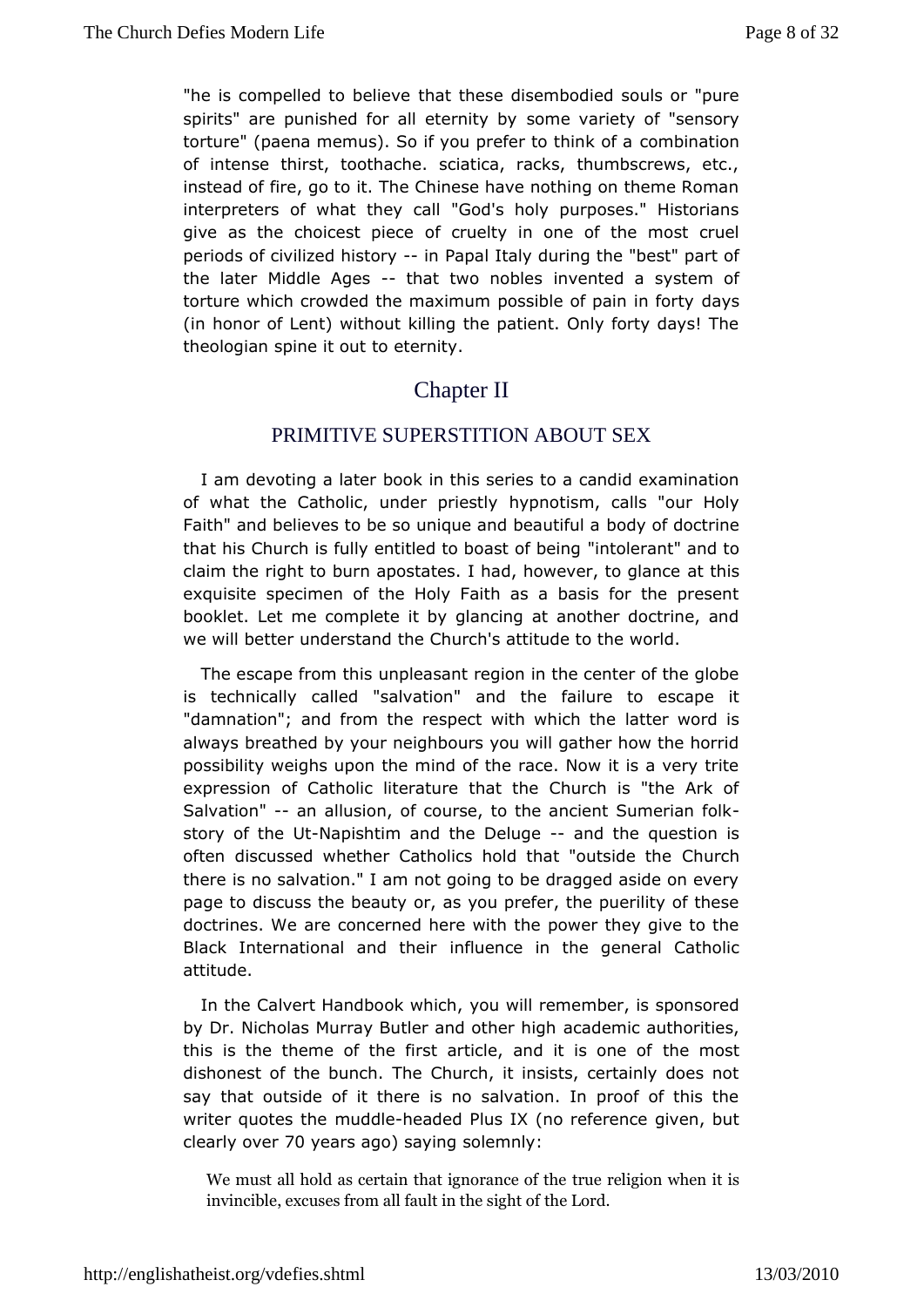[Marvellous. In plain](http://englishatheist.org/vdefies.shtmlMarvellous) English, if any person the ver heard Catholic Church or its teaching the Lord will not damn him for beinga Catholic. The writer's ingenious twist of this into statement that it  $\mathbf{F}\sigma\mathbf{v}$  destants who know the Church well and loathe it need not be examine the Tunnon et oauthoritative Catholic Encyclopedia, and you will fsind ket shandanthe selected to tell America what the Church really holds, no anonymous journalist but the Rev. Prof. Pohle (artic "Toleration"), noad domiltys that it is sound Catholic doctrine that "outside the Church thesmedviastinoon" but proves the justice of it with all the rigour of idelælg CcathHoelnie I had better give the full passage:

If by conceadion quivenient right of option or a falsely under freedom of faith Ghe undhewere to leave everyone at liberty accept or reject her dongsmitiss, tilo en, and her sacraments, as the existing differences coom movelligt in beam ordern State to do, she would not only fail in her divbiunte who iuslsdioennd her life in voluntary suicide. As the true God  $\tt{star}$ n tolegaatdes, nothe true Church of Christ can tolerate no streams ide Churshes ... A strictly logical consequence of this incomental enset marked by idea is the ecclesiastical dogma, that outside the Chous and valteurn is this proposition is necessarily and indissolubwhyith cothere can be being the d principle of the exclusive legitiwnial cythoof whole and hical commandment of love for the bitruth (XIV,

Then are all the rest of the world  $a\phi\otimes c$ h,0f $\phi\otimes\phi$ Catholics damned? Bless you, the Church does not say anythi horrid; he adds, you see, the Church does not damn anybody. is Godbsisiness. How is that for logic?

It is this kind of logic that Bolack simulational all its arrogance and intolerance and the wemithdfubletheefirthat their faith is uniquely holy and beautifulexhdlais nsthis that their melodramatic defiance of the modern world. I am, you remember, in this second series of booklets explaining tha Church of Rome contrary to what its apologists commonly say in America, of such a nhaduret inevitably grasped at the invitation to ally itself with Gerammadny a plaam.ly Some very ingenious pages, in the style of your lideuady boracles, written on the psychological affinity of the Black Internation the Axis.

Men who, in the name of the Almighty, preach weekly that andthey calmly contemplate about a million mortals a wee passing into the etie e allor other torments) would not worry as much as the rest of uhsigin tahienis had to be attained by a little temporary suffering like Britian to that in gapore or the Poles in Warsaw. However I am not a literaferman and tell the truth, which is that heaven knows how few of the pr really believe in hell.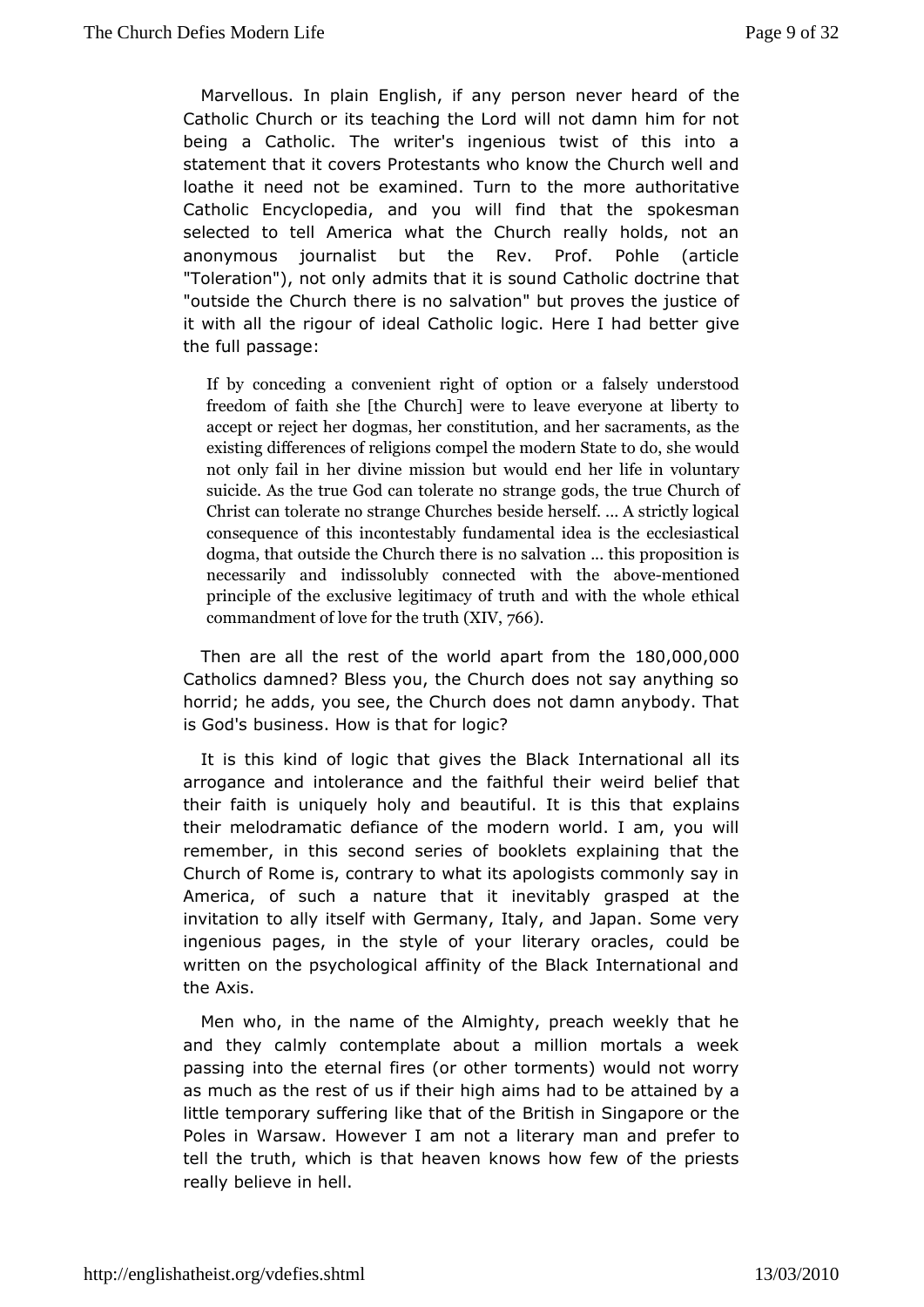[And in this it d](http://englishatheist.org/vdefies.shtmlAnd)efies the modern woarst it as defiests v modern thought and sentiment with its crude medieval dogma does not talk much about the devil except in the Catholic s and churchutsiders are apt to be so rude as to laugh. But the world and the fleswhor My we are a wicked lot. Some of the sermons in that 'Call to Cathforbion Awchtiioshn'l quoted make me feel quite uncomfortable. I roam in thosught over metropolis 8.0000,00 folk which I know pretty intimately havelived and wandered in all sorts of odd cooners of it for years, and I the at I must be more myopic than I thought. I have not seen a drunken manto rsach as you see daily in Catholic Eire) for years and have eveen yar any proach to the indecency that was a joke on the stree Faith the Ages of

To be brief and practical, behind all this sulfurated hydr emitted by the clergy is their professional preoccupation wit We shall speeesently why I say "professional" and how incongruous it is in a rhe bioty jousts ministers which is, taking one country with another, "tilmem mo pasit" in the world. Let us first consider it in itself: which issnat faisse assign ht you might imagine.

The priests exhort their fom a wray r seat oly and beget as many children as they possibly can. No hold modes ribearred. In they have to say this holds good even if you (if not a Catholi your license from a civic official instead of a priest. In Scot appliest two young folk have married without priest or registr They dare not saymenica that it does not apply if men or women were divorced and marrWebdataghint. was a Reno divorce? A Yucatan divorce? The dividing dirroew swavers and thin. Yet if you are the wrong side of that line you get poured you the dregs of the moralist's dictionary. He thinks pub corruption regreatrach Itehe exploitation of the helpless poor just too bad; but a asexon the rong side of the line is foul, obscene, swinish, loathsome, revedictinTgheenov, elist who speaks lightly of it has a mind like a seawea, satycesspool,

Those pictures in which you see the dainty, fascinati glamorous ladies of Hollywood, who seem to bring a current fresh air iyndor jaded mind once or twice a week, really (Father Schmiedeler assures would a "growing stench."

And it is not a question of a snahersubshid tsheetre by the invisible devils. Modern American literature and art are comprehensive conspiracy to bring upon a poor Catholic gir fate that wiss rest than death. In this 'Call to Catholic Action' o writer who is st'\Hesd Excellency the Most Rev. Joseph Schrembs-"he must be very importlad b buott know -why says apropos of films, that the Churchonofummutets ewith a gigantic industry that was disseminating pagadoctrines of morality." He hints that he and others marshalled the pure m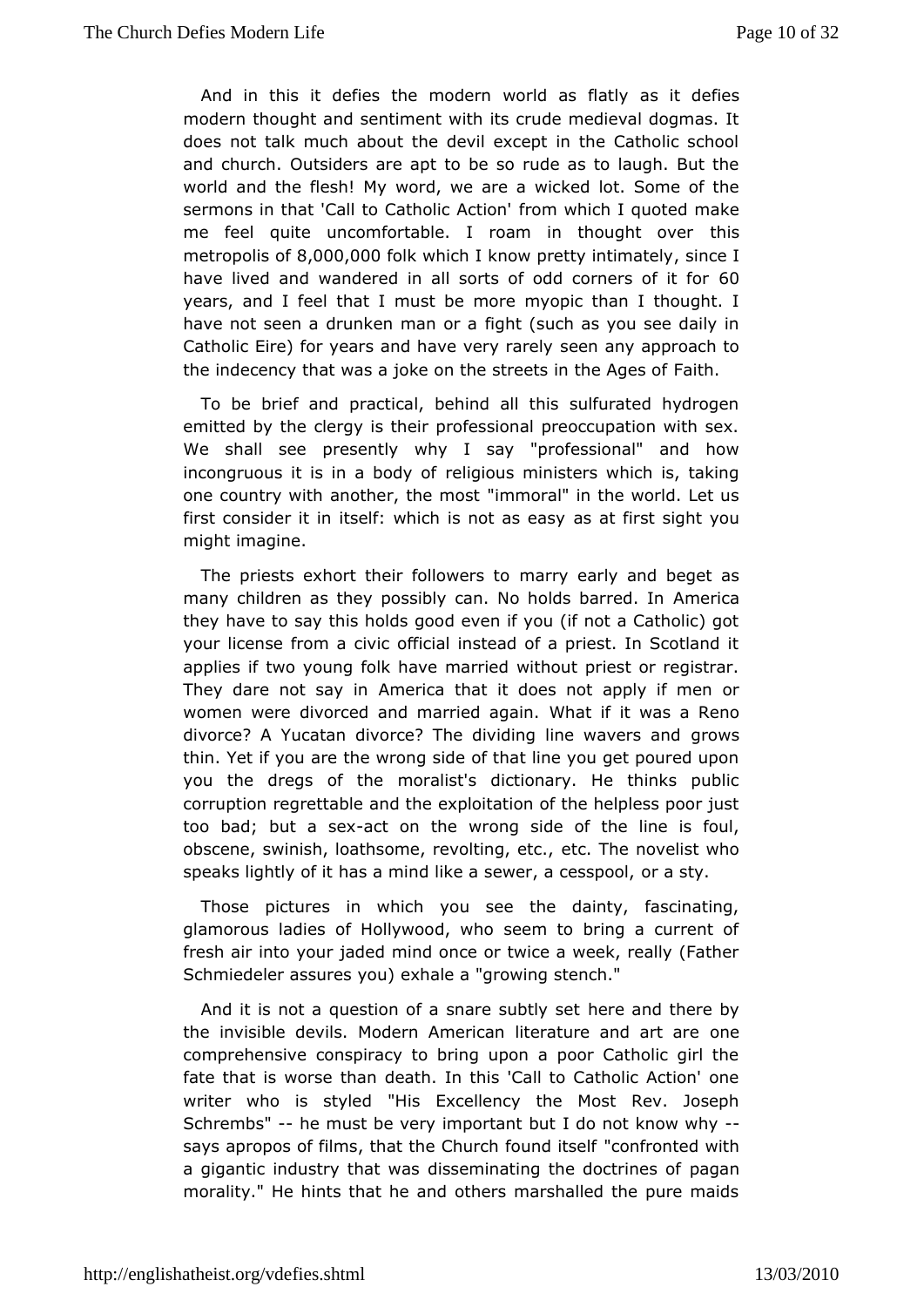of hi $\mathcal E$  hurch in a Legion of Decency and they-used their boy office power to cabing heat, but on another page of the same book Fr. Schmiedeler says "shanchh" eincreases year by year. Another priest similarly describles whole cally American fiction.

By the way, I had overlooked this epee of to Usatholic literature when  $N.013$  I described the cultural of potherty Church in America. The Jesuit Daly here admits and explains saysthat "the cultured world is not a fertile ground for Cath seed," and rthe as on is "its immorality." That is not ingenious. It tripe. Whateverthyink of the morals of cultured folk the reason why Catholicism, with airted ble Wils, stinks in their nostrils is because they are cultured. Howneewetr, with the r in this important Catholic book relieves the gloom. The earte has been a Catholic literary revival in the last ten years. As its greatest he names C. Dawson, C. Hollis, Fr. Darcy, Fr. R. Knox, K. Ad Maritain, Sondrid Undset! Apparently he still could not find on even on his li $\ddot{\bm s}$  and in America. He had to sweep all Europe to get these seven secontholidaters together.

What occurs to one at once on readulie gm it manuslees Catholic dirges is that the Church does really seem to be against the world. If American art and literature are demoralizing althologsh wealthy and powerful clerical organization has been fighting thtehmanfotem pears, what would they be if there had not been this cheak yon them? Do or do they not reflect American life and sentiment? But let seriousArtists give America what it- whats the overwhelming majority ofwactopl&uspend your League of Decency and Holy Family and alternseors thips for five years and see how the public like difeeetuaet and

In other words, it is a tyranny of a small mimerity, for ever great majority of Catholics would still, if they were not bu flock to the cinema if it were just left to ordinary inpolice and the recognciizved law. And it interested tyranny. As I write, Laval is annoum aceed thacken over power in France from the senile Petain, the man who belogied has is he would never surrender, and he gathers a group Fount to to about him. The Press froths with indignation and vituperation Laval ipparticular. But no paper ever mentions that Laval is fanatical supportthes **G**thurch and the whole malodorous group of traitors are Catholics. None reonto properties pondents notices that the Black International, pw htiochit oiussigo serious about the stretch of leg an actress may show on screem, as from the start discreetly protected and is even  $v_{\ell}$ silent about ptohissonous swamp of corruption and real foulness in France. It would not Ophauyrothheto attack a foulness that brings suffering upon tens of misieleimonastoanad I free men diabolical; but it does pay toshad was clast leng-pleasers.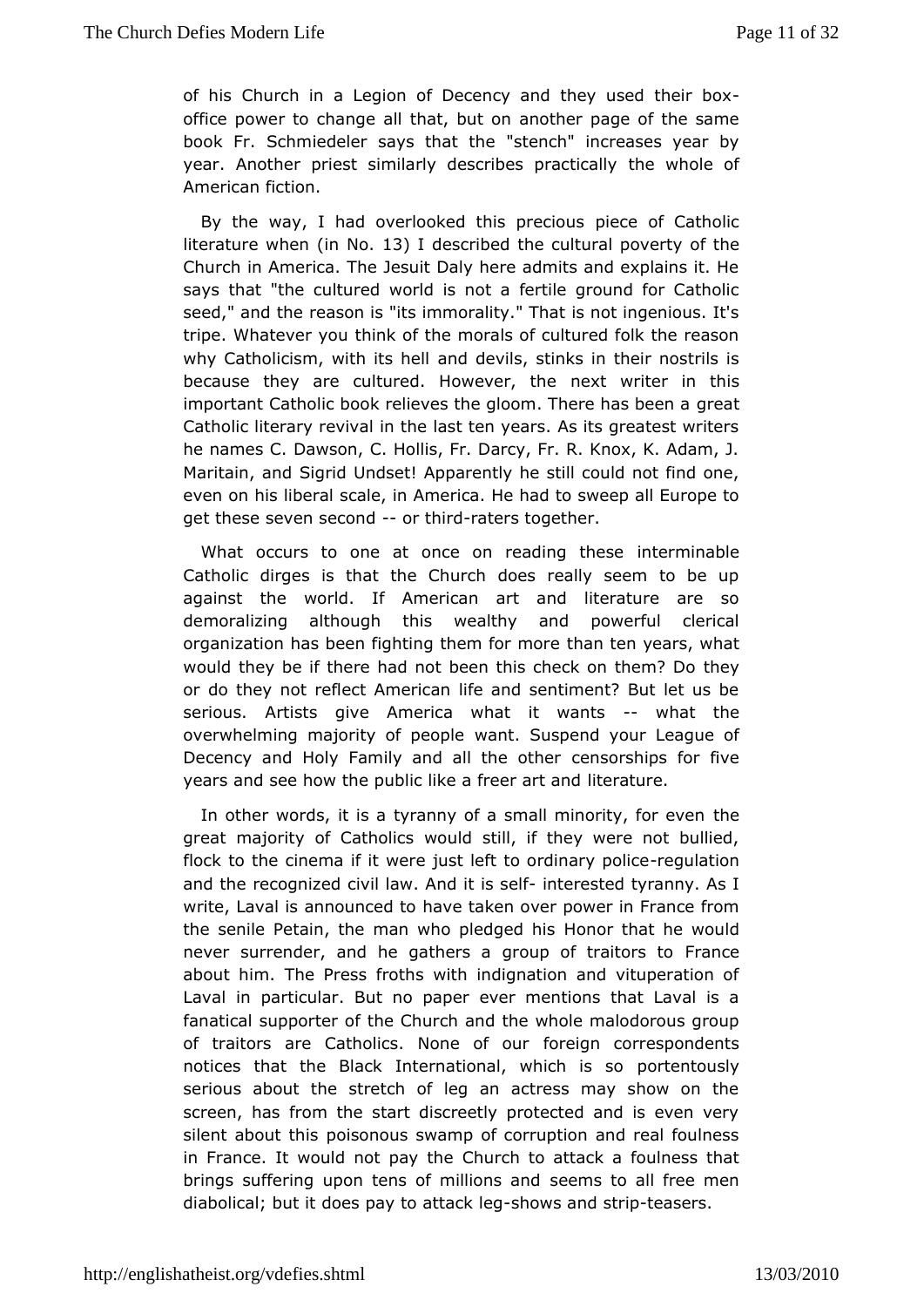[However, I am alway](http://englishatheist.org/vdefies.shtmlHowever)s for the kindly and whanitiable view is possible, so let us suppose that the whole Black International America is profoundly sincere when it says that it finds the s thatcharming little actress her undies on the screen a far more terribheng than the treachery of Vichy, the shooting o "hostages," or the systtaepminatricof women everywhere by Japanese soldiers and officers. Storblow it mould at the clergy must have a moral standard that cdieflessatmondern You may even cut out the comparison and regard in itself professed horror of bare legs and jokes about sex.

It is, as the Caltano diucage about the world and the flesh implies, a defiance of our agealiae to sout intelligence and our social idealism. It is, when iustiss im uehean outcome of ignorance as is a child's fetayr oof and dragon coloured woman's fear of "haunts."

There are two main rootsandisetheattitude, and both thrive only on ignorance. The Catho*Ri*c ties thinke the eund to appeal to the bible, but the modern mind wants to know ho got into the bible. It is a fundamental idea of the Pauline E rathethan the Gospels. Indeed, it is, comparatively to other m ideas, snofrequently stressed in the Gospels that in recent year certain Chrismiansters have publicly claimed that Jesus taugh no obligation of chastitys, in the mouth of one who sees a biographical value in the Gesagges, raatnion. In fact if we regard Jesus as an Essenian monk convinced minet the end of the world was near and went about warning folk, i inevitable that he should include chastity among the major vi because the senians had, and they had had the sentiment for more than a century befloergeinthieng of the present era, so great an aversion to sex that mibe wiende. ver

In any case this dark view of sex was widely spread in ancient world before it appeared in the early Christian docun Many of meyaders will know that I have in earlier works (Histo of Morals, etc.) enxade esive research into the development of the feeling and shown that, diasputed otit was embodied in religion's in ancient Egypt (Serapeathcs), I Siysrit as and Judaea (Essenians, Therapeuts), Babylonia  $R\overline{E}$ rssmiaun, Ishtar),  $(Zarathustra)$ , Asia Minor (Diana of Ephesus), and Gree (Pythagora<sup>s</sup> ato, etc.) centuries before the beginning of the Christian Era. Thirse gvias at had earlier been the great area of the cult of the NEosthtehr goddwshich was intensely phallic and conducive to what the puritan watles orgies of

Upon this phallic cult broke a religion which represented G thecreator of light, spirit, and purity (or cleanliness) and the ascribed arkness, matter (the flesh), and the sexual life to a  $g_{\perp}$ evil and temptemeonf. As far as we know at present this antithesis of creative God addv treatisypeirit and flesh, first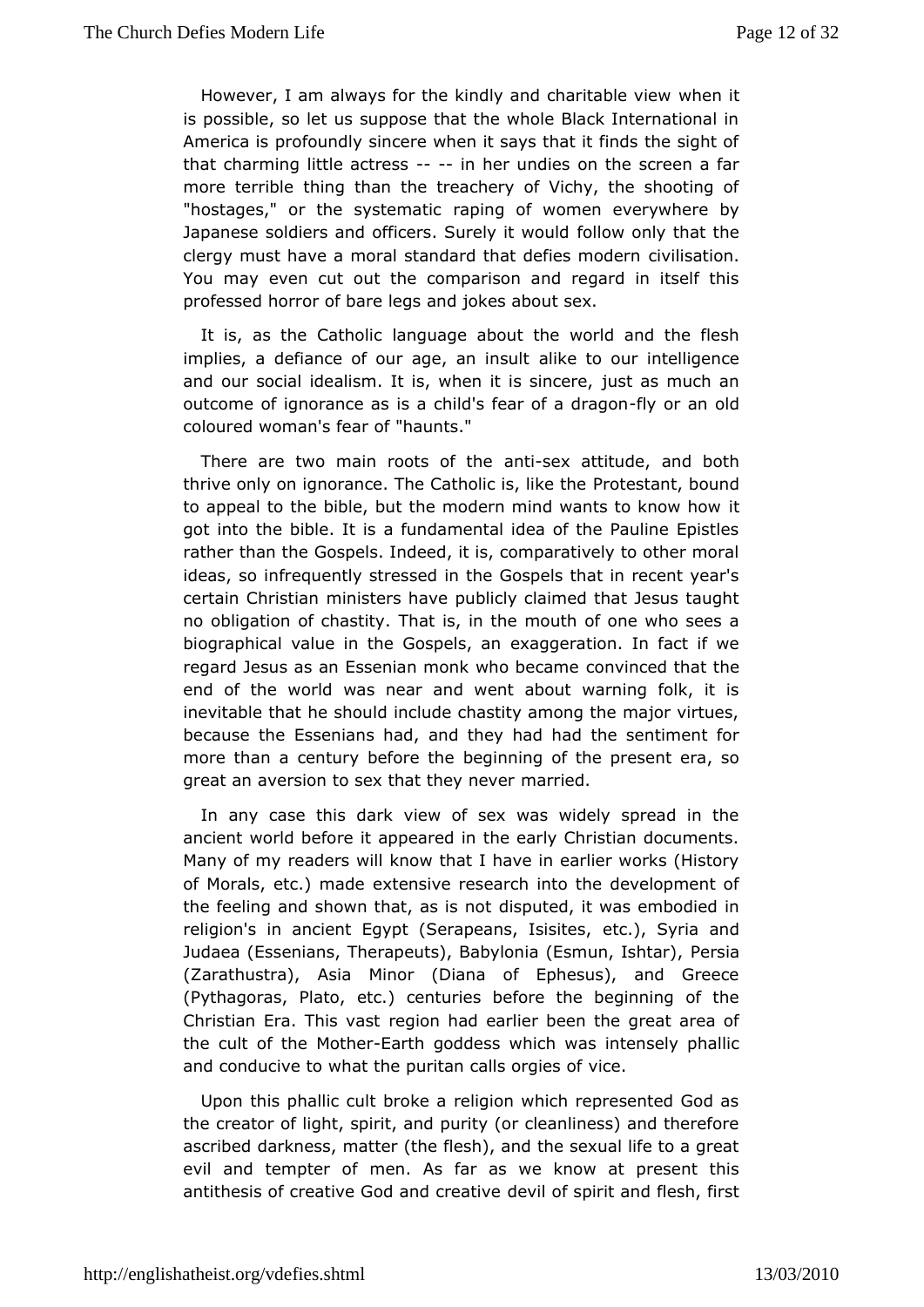[appeared amongst the](http://englishatheist.org/vdefies.shtmlappeared) Persian and coomathee thibless overlooking Mesopotamia, and the influence of this Zorast religion on the whole area (Egypt, Judaea, Greece, etc.) whe Persians nauered it is not disputed.

We need not, therefore, go further a black what d superstitions of life below the level-offor imisits antonen the idea, not uncommon at this level, that there is sometl "unclean" as ta $\phi$ bout a woman on account of her menstruation, -etwere gathered up Prentshiean theory. It is enough that the entire world of theologianandphilosophers moralists as well as ordinary folks now rejects this notion th evispirit created the flesh. And we certainly need not examine way in which etanely Fathers, maintaining against the Persian heretics that God had cretahtionon allinterpreted an old Babylonian story which the Jews had dennesseerste to immean that God had made even the flesh pure (in some mysterious sense) and put a curse on sex only when "man ate the forbidden fruit

So thechief reason why Jesus and Paul, like so many philosophers (Pythago $S$ et $\omega$ n's, of the religious wing, Platonists, etc.) and theologies Se Easps ee and ithranist, Manichaen, etc.) of the time came to frown upon sex, as necessary evil from which the superior person would shrin quite worthleTshse second reason, which is rather a pretext invented by modern theologimansalastics, to cover the weakness of the original source is just as the entheless. It historical argument that sexual license .has led, through enervation, to the, fall of great civilization's in the past thereforerealigion which cheeks and combats "vice" is a most valuable auxiliary Sot attenel have elsewhere shown that this is entirely false. No responsiblies tro oidaen ntracing the fall of Egypt, Babylon, Athens, or Rome givtes that rotal bournical claim. Rome, for instance, was much more "4thtuous" in the Century, just before its fall, than in the last century of the o whent was entering upon its greatest phase.

The rottenness of the setheodsdo and attitude is now so widely recognised that Chinies this moralists of 1the Century, who dreaded the argument of the the pologist that could not sustain the virtue of chastity, fell back upon "the sensedr a man's intuition of natural law. Many moralists are in this stage, "the common moral sense of mankind" is a pleasant mouthful for the opaotloitica and the editorial writer. Modern psychology is a science cownifhic minangy schools but in none of them is a "moral sense" incrhuechetellin our equipment, and all but a few lingering mystics reject the very ofintuition.

All men's ideas and attitudess, a a end bunibust professors the science of ethics today explain moral ideas on these line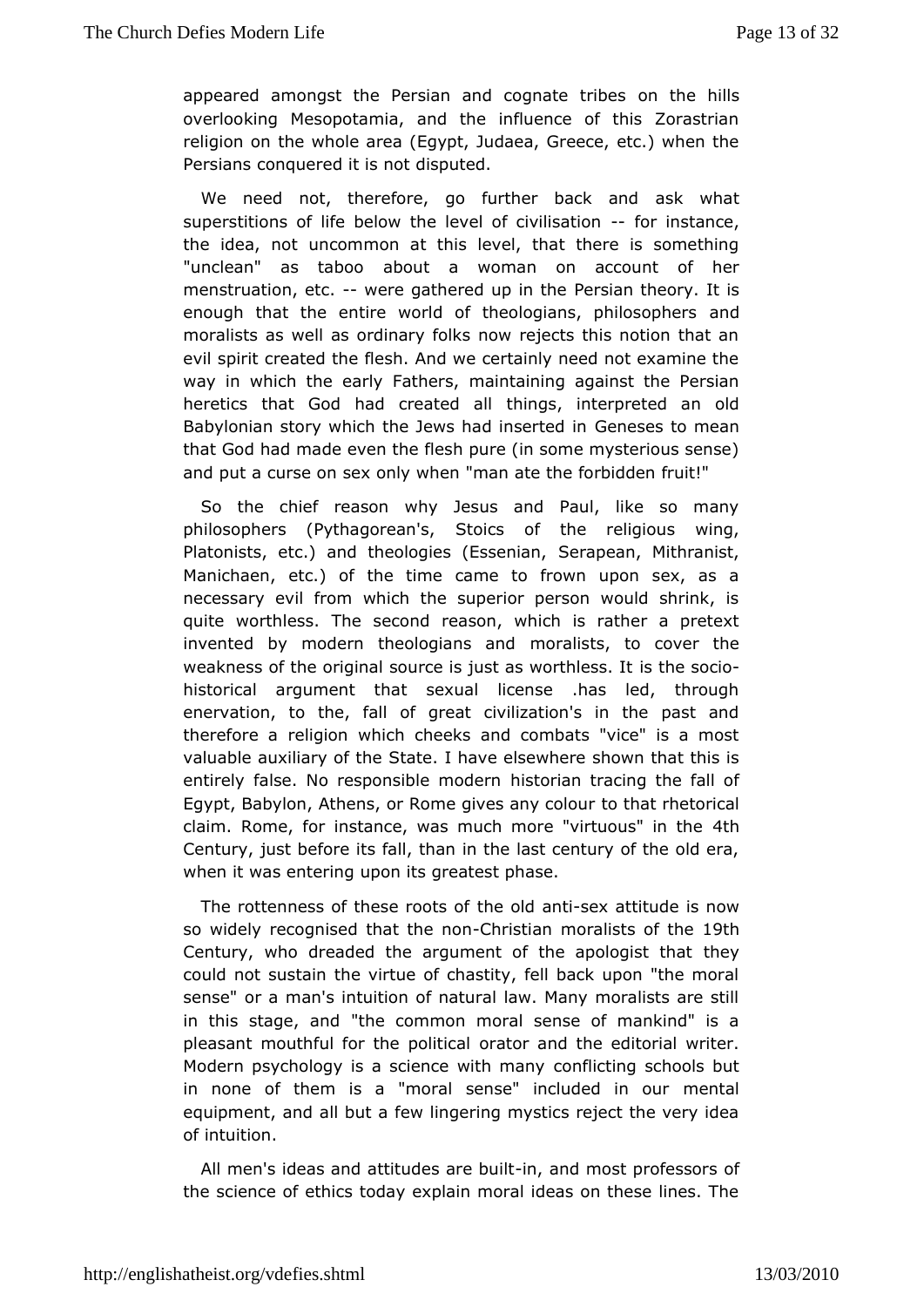[onlymoral law is](http://englishatheist.org/vdefies.shtmlonly) a law or ideal of conduct based upon  $t$ requirements of wetfiate and progress, and therefore most of the things which the Cathachier denounces as supremely immoral do not come under the madital law at

I have had here to confine myself to two or three paragraph a vast subject on which I have written volumes, but it will gi sufficient iodfeahe ground on which we stand when we say that this Catholic rhetoritch about the and the flesh is an appeal to the ignorant, an insolent hobes, of dervishes which might be amusing if political interests the denom soot moniuvoeh power. Greater freedom in thinking and speaking about sex means a strength, not a new weakness. We have done with the amia hypocrisies our predecessors, whose shows blushed one night over the fate that is wodeathhand the tragedy of Our Nell and the next night revelled in tehxantibionte m'osdern police would not permit.

The very fact that the time we is so general in the words of these preachers (which the quon tead mination is universal shows that most men and women, who in earlier generations transgressed a law which they recognised, r consciously pertcheait there is no such law. The general public know nothing, of course, ided the earch and close reasoning on which the new ethic is based; mjaujsotriats bhiechurch folk know nothing of the logic and reaspomiensg sbynawkheich ethical and theological mountains out of the Gospel molehill in the freer atmosphere they use their common-sense on the anddevil view human nature, and large numbers of them now read a literature which to the entirm of some sensus conclusions. Theologians assailing statesmen with upppessed sthips literature are in exactly the same position as the medieval n who forced rulers to burn heretics. If it were not for the po power whithe masses of their more ignorant followers affor them, we should mereltyo heavopeose their ignorance and the real dynamo of their activity.

## Chapter III

## SAINTS AND OTHER HOLY MEN

I have warious works expressed the opinion that a time wi come when the Bhateknational will abandon their campaign against the world of the fdess chow and that their medieval Church gave the world a splendid DeAndnum wibatalled a "magnificent sensuality" and glorificationwoulth beflesh. It but one more revolution in the  $es$  actrication  $\log$  years ago letus say in 850-- the Black International in every Catholic country thundergeadnst democracy. Even in America they had not yet learned that FPannkdin, Jefferson, and Adams had been suckled at the spiritual Tohroemanstss Aoquinas. They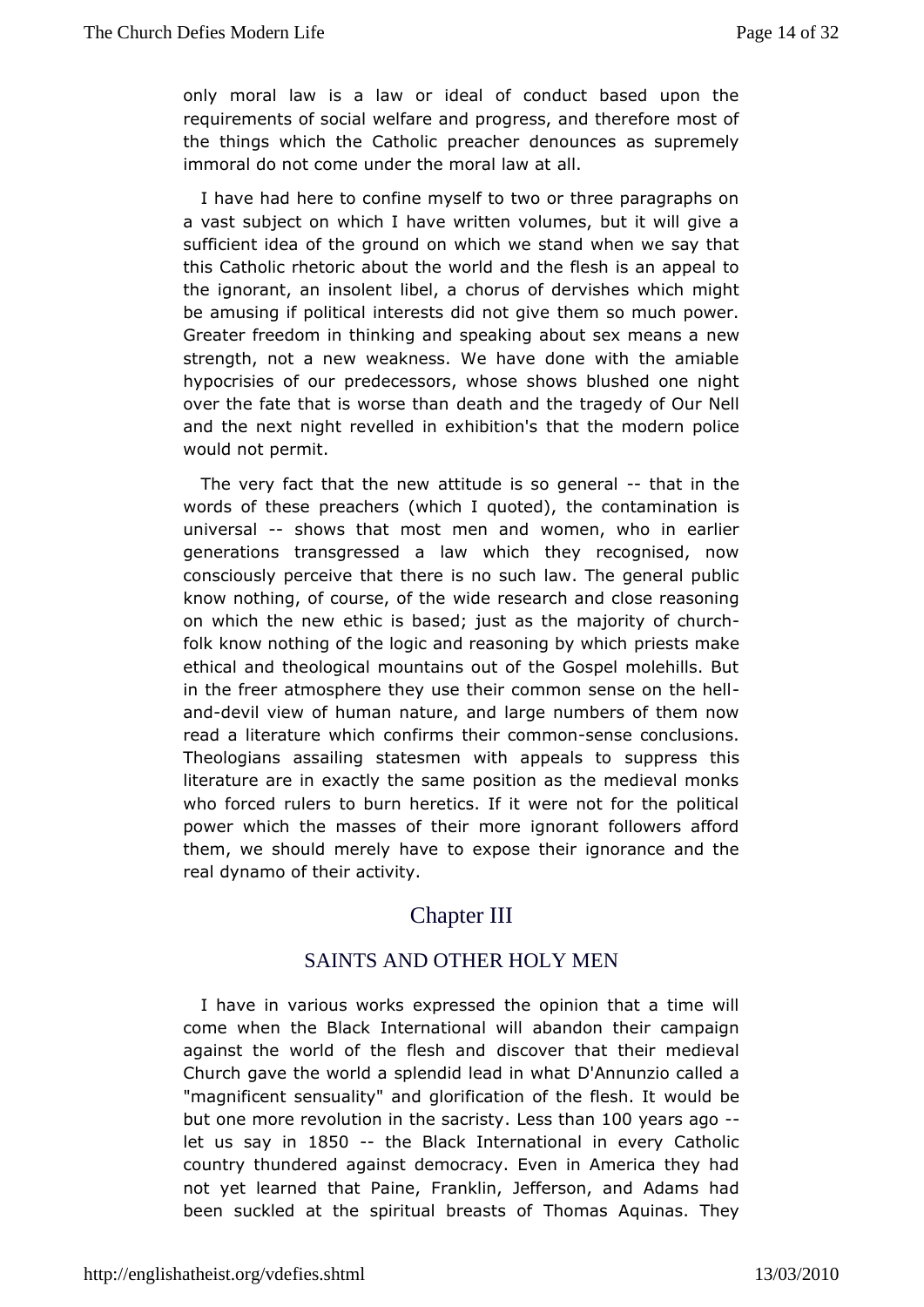[were, as in Englan](http://englishatheist.org/vdefies.shtmlwere)d, completely indifferent to associated where  $\alpha$ wherever they had power, from Peru to Italy, and the political issue was stormily debated, they were intimately leagued wit brutal for which had for the second (and, as they thought, last time drowned the democtration own blood. By the end of the century they were all democraAsm, enaince in made the remarkable discovery, of which priests indothet countries seem to have heard, that the Church itself had mothered democratic ideal. Today, in all Catholic countries, they are solid by ntidemocratic. Tomorrow ...

If, as we are all convinced, Russitat winnics struggle and is not defrauded by Britain and Amegicam afetheuit of victory, the chief voice in the settlement  $C$  burear ope, the Rome may find itself compelled to make some remarkab adjustmentstsnstruggle to retain its wealth and power.

At the moment it hopers,  $v$  as  $\varepsilon$  kplained in earlier number's, to maintain its position, the pomotioneds compared with what it was fricen 20 to 1930 even if the - A Viestican combination is defeated. The whole weight of the Church wi thrownnto the demand that President Roosevelt shall have decisive voice imosthwear settlement, and the "Catholic point of view," which Washington is now to consult, will be that, as religious influence offersedueithe against a recurrence of lawlessness the Church shall be sittree mgetuh epoceed tion in Catholic countries (including France and  $\mathbf B$  aloge ium) and shall new rights, in the name of religious freedom, in Germany Russia. You think that a piece of incredible insolence after the share that the Vahta sahad in protecting the designs of the Axis, but look out for it.

If, onthe other hand, the realistic Russian spirit is consulte the settlement, Faandce, Belgium, Spain, Italy, Hungary, etc., are allowed to deal withaithosis and Churches, the Black International will confront the gima viess thics rtios is . It has, in its struggle for survival, changed many ast Brotewer ans the but only superficially or by purely local dafd a peations to condition Wshile from 900 to 1914 the American bishops and priestwere, as part of their forward movement, boisterousl assuring the publibethCahturch was -minionadded and tolerant and a good neighbour to other R**C** muercitions of three times (as I told) officially published, in Lati@anios mbærodieval with all its superbly intolerant and truculent claims. When, 1920to 1940, these American priests and bishops were putting forward theexitraordinary proofs of the Church's affinity with th modern ideals of fræmeddochnemocracy the Vatican was working on the and beim ocratic line whilm thated in its alliance with the Axis powers. The Church had nosting a a goor dinaiple. It still boasted that, while all other Churcchoegsmashseed nodiogave new liberties, it was still Immutable Rome.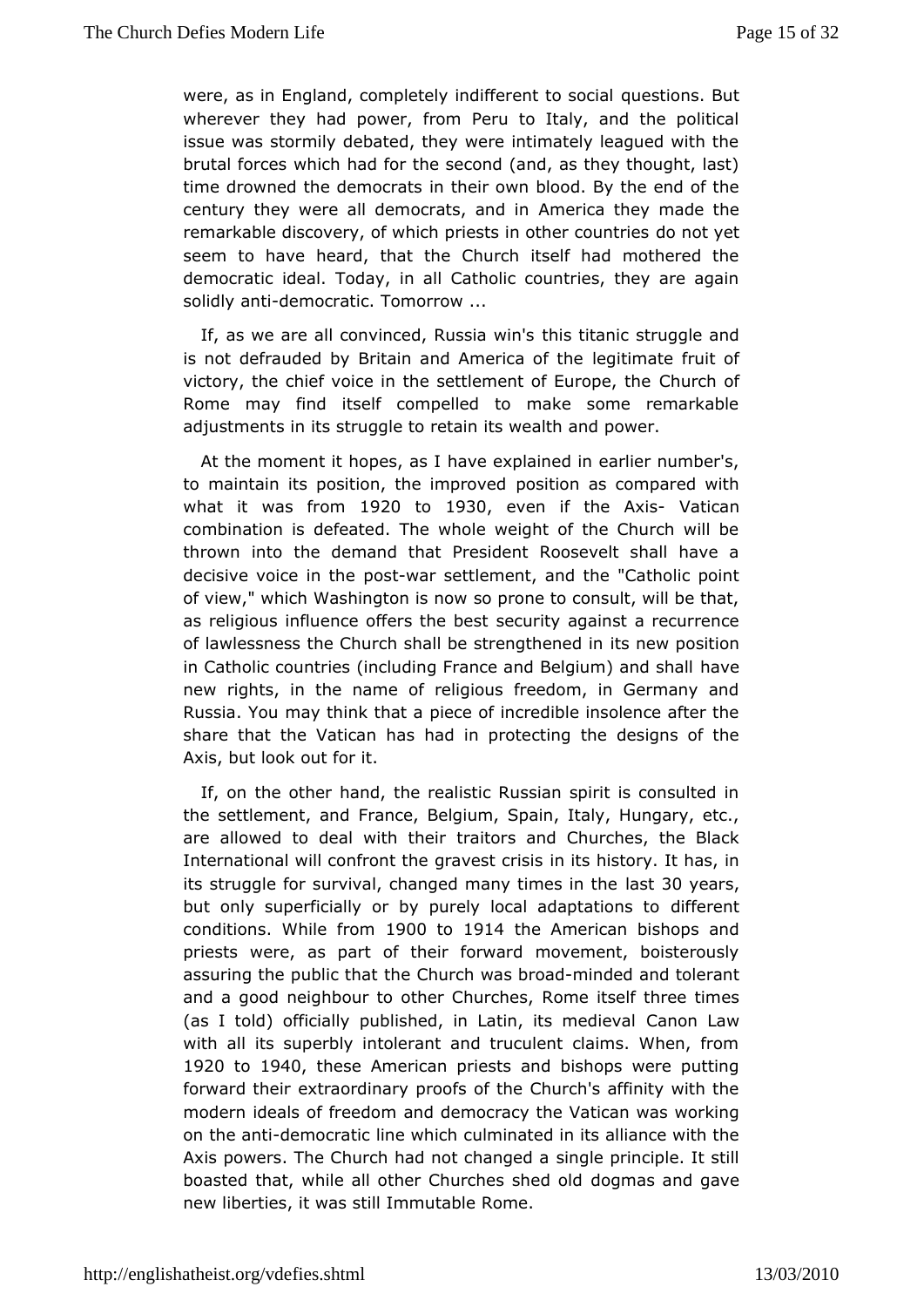That it mussotner or later change or perish will be doubted only by a man who dest the sudie of the present conflict and imagines that the world may beoratuenwin Dark Age, but it will seem to many quixotic to suggest that it its fuirgibus campaign against the world, the flesh, and the devil. We m remember that the first dogmas to be jettisoned by a Churc time of danguer those which most affront the moral sentiment, and it is humorous to three fliw that the doctrine of hell did not disturb the minds of even peedrus coantse duluring the long ages of faith it is highly repugnant in thibe apee and hie hs describe as almost devoid of mLoersasd sheahos @eyears ago that doctrine was just as vital in the teaching of the Chure England and American offshoot as it now is in the Church of Rome.

Today it is at mtbet optional and was very clearly recommended for rejection at the onlinearm bethe; and there was no exodus from the Church. And if itisbe slaing that it step from rejecting belief in hell and the devil to rejecting sexual taboo, consider what happened at the Conference of AmericaProtestant Episcopal Chelechion speeches at which are published diama with the title 'The Influence of the Church on Modem Problems.'

Theproblem set for the first sitting was: "What are our you people seekingein apparent revolt from the moral standards of an earlier day?" Th"eapwpoarrolent" may seem very ecclesiastical, though the first two speakersits upport the idd and last was a clergyman of some distinction who centraintly nk rew th, and he must have made their hair stand on end. Morals me customs, he said cheerfully, and the moral code is to a large conventional or customary. The young see this and want rationale of monalds,";he added, they are "having considerable difficulty in finding ones" at heagetimate "new ethic," and in the light of it "ours is for the am onstrelpig rolus but moral generation." The Church in educating themmhuach made too fuss about their bodies, and we must "revaluate our mo standards." Frois, he said, we find encouragement in the Gospels. Jesus was "quitesymoptathy with the current legalism in regard to impurity." (Is intermeinceds ysou uy thoat the usual clerical plea is that Jesus weemtte boopy cornadiestl in the severity of hiesacsheing?) Did he not eat with sinners and make a pal of Mary Magdalene? His "sole recorded utter about impurwigs that a man who looked with desire at a pretty girl committed adulterby almics he meant to "reduce to absurdity the violent treatmenimopfurato tal Nice phrase, that). In short, the speaker said, "I finich nue seusi's tence teaching of any special value put by him on chastity as a th itself" or any "merely negative virtues, All we need do is to the youngot to "fill their lives with carnal indulgences" by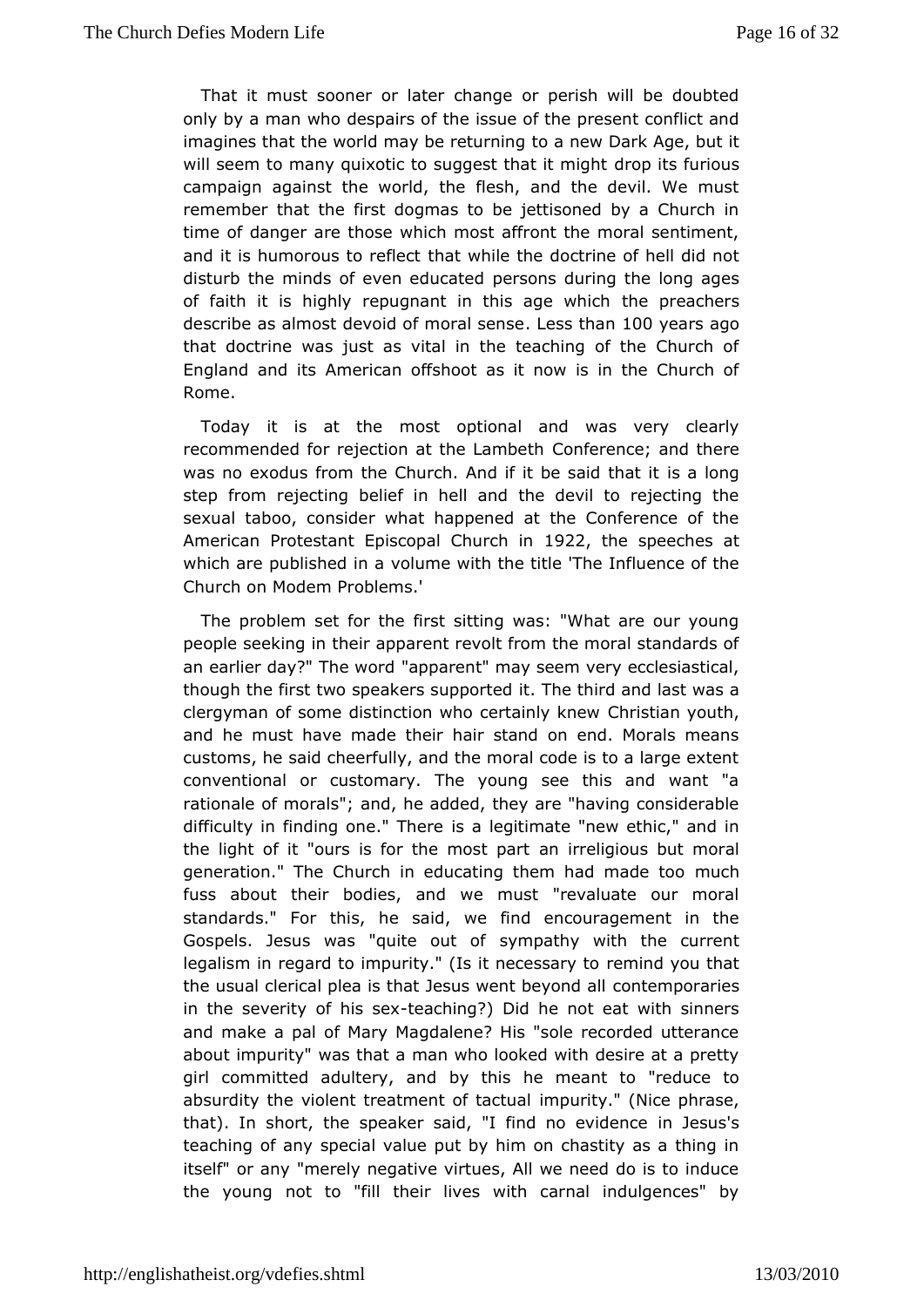teaching them altern"a understander is deadly dull" and they want "jollier ways."

So let us jt hien young in burying Mrs. Grundy "with rejoicing" and not "keep trundling eabout easingly unpleasant corpse,"

Thus(pp. 22-28) spoke the muebpected President of St. Stephen's College, Dr. B.I. Bell. Nolboaw blodquaask of ar as I can discover Bell was not decapitated on cesterintational camp. The bishops of the Protestant Episcopal Church tu instead upon my old friend W. Montgomery Brown and expe him from their modsstaying that the only redemption the world needed was from povewtay and

Which reminds me of a fact that will amuse most of my read Allthose learned books which Brown flung at the heads of episcopal judges19300mto1936including the two books for children and the famous addreaslitamethed of Religions in 1933 were written by Imewas secretly Bils "literary secretary." As long as he was a good Atheist and Materialist notmind how many ecclesiastical titles he bought. It was, he  $\epsilon$ told me, albeorevealed in his will and a trust established t enable me to carry gono dhwork in my own name. But Bill was too idealistic to control monelyedanow ine me a lot and leaving me without documents to secure ithisln spite of sentimental desire to keep an ecclesiastical status, which he attempted to explain to me though he relied on me in his fight ten yearBill was a man of splendid character, fearless an incorruptible, passioenagtedy for justice to the workers, defective only in that his complehteen sensue adopt him too trustful of others. I have in my long tramps through life m hundred such men and women and known hundreds of others f their books bentders, and they all belonged essentially to tha "world" which Rommederingly defies and calumniates.

In other words, it is not dargelly in spocritical stress on sexual purity but in its general shamalatred othat the Church defies modern thought and life. Thishes inevitable. requirements of the Black International are ruinous to the ki character, the straight, realistic, uncompromising character, the modewn rid esteems and requires. I suppose that Michael Williams would be urgeust ubgo American Catholics as a fine type of lay personality not perverted sbotthee clerical profession, yet I find his chief book, 'Chaeth Molloidiesmn and Mind' (1928) a dreary tissue of sophistry and looseness in  $state$  mends fact.

He tell's As a fact the story of Benedict XV and Mussolini Catholic legend is that during the last war, when the Papacy handled a funde fouring the relatives of soldiers, the Pope on day noticed that the nSagnmeopa Mussolini and her family was struck off the list. He was toladdythsats otheow the great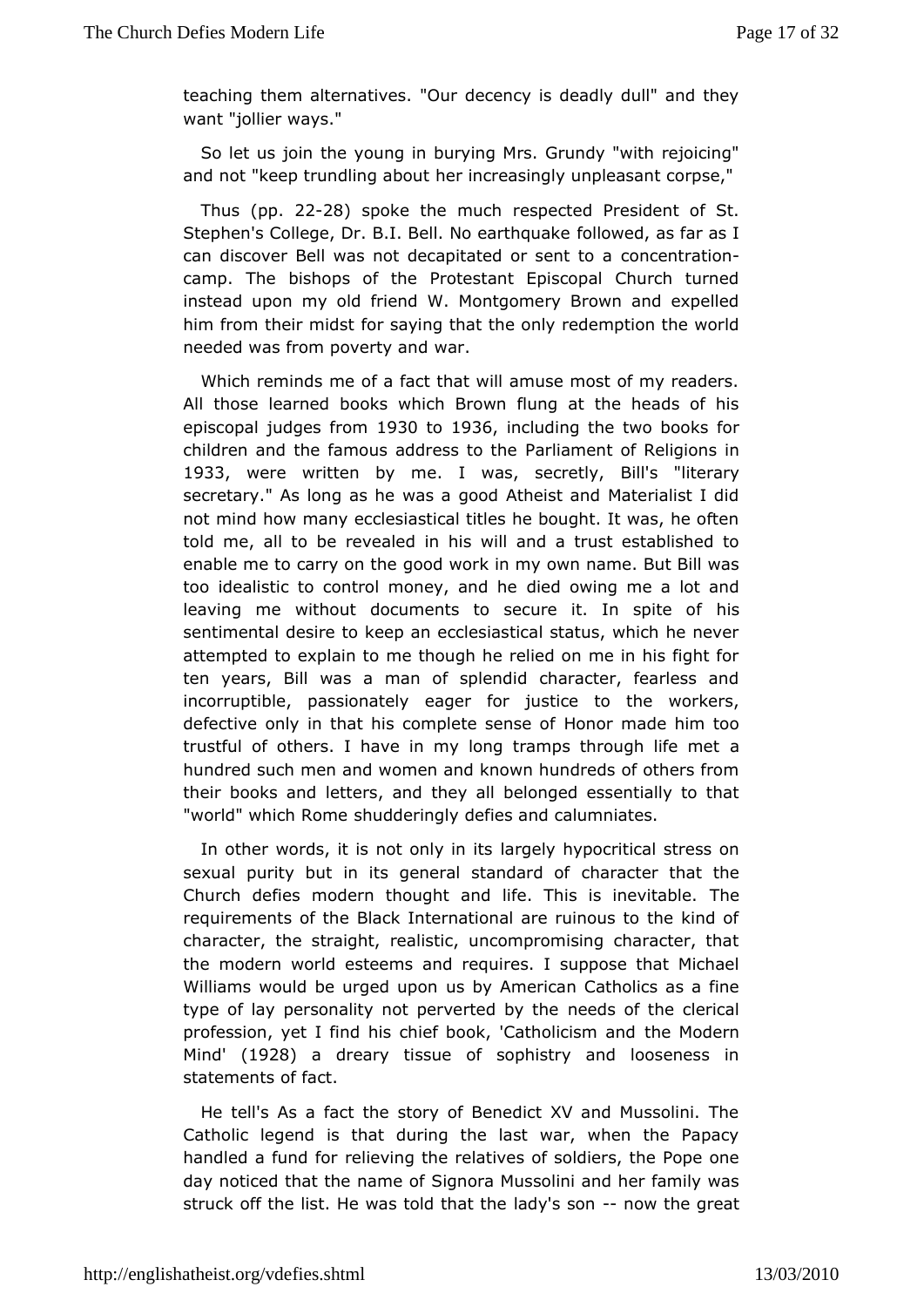Duce-- [was an enem](http://englishatheist.org/vdefies.shtmlDuce)y of the Church, but the atinthiested name be put back, and Mussolini, hearing of the occurrence. deeplynoved and got "a new view of the Catholic Church." I not know whet Chaetholic editors generally imagine that Popes have leisure to scrutinoitzeo bisostus revillagers far away from Rome, and I very much doubt if would sald milt that his family depended on charity, but if Williamstwores not know Mussolini continued for two years after tith he want a richbribe-to attack the Vatican bitterly and opprobriously he strangell Minformed for a man in his position. He includes in t book a most geneeroollosgy of Bryan just after his death. Williams was reporting the Datyteh, imand it is difficult to believe that he was not aware that, Dasro C watehot eme, Bryan brought about his death by gluttony and had for years notorious for gluttonous practices such as provoking a vom make room froore. It is not much better to find Williams solemnly endorsing the cAaqium ntahsa, t Bellarmine, and Suarez inspired the modem ideals of freedom and and that the Catholics of Maryland taught Amerodaramldgious

It is a platitude of American history that thim Gatholics were minority in Maryland and used their power to get toleratior themselve illiams endorses falsehoods and fallacies as glibly any Jesuit.

On thether hand take Laval. In the last few days I have read score of British Amedican characterizations of this repulsive adventurer. All agree thind map het worst of The German and Italian leaders, he is the most som rachid throw por to the surface in this churning up of the mud obu tum opean life, single one of the writers mentions that he is a Catholic and i odor at the VatNicoanne recalls as I did (Finn son Serices 26), that on Jughet 935 Lavalwearing the decoration of the Papal Order of P, iws sited the pole in the Vatican, bearing rich presents, and presentealughtiser, to whom, as a good Catholic, the Pope gave a gold and cornel Vrastian has was the most esteemed Catholic in France, and he becam cordial riend of the present Pope. The Papal newspaper, the Osservatore, gave a g cow umg you may read an abridged translation of it in K-eoefsting Pionutserview, and a member of British and American papers, not fophræstel ging tulne and ignoring the evil reputation that LavaFraalmeady had in reported it with respect.

I cannot ascertain the opinionmeantievehis bunch of Vichy traitors to civilisation who have fou Ferdantchee Honor of but in the days when the Allies still had a pathetic trust tha would resist Hitler the papers ingenuously told how Pet Weygand, and dehaedre rs are devout Catholics. It is a Catholic group, combining docility attocal mewith private greed for wealth and power of the most sordid to press Bouctuit de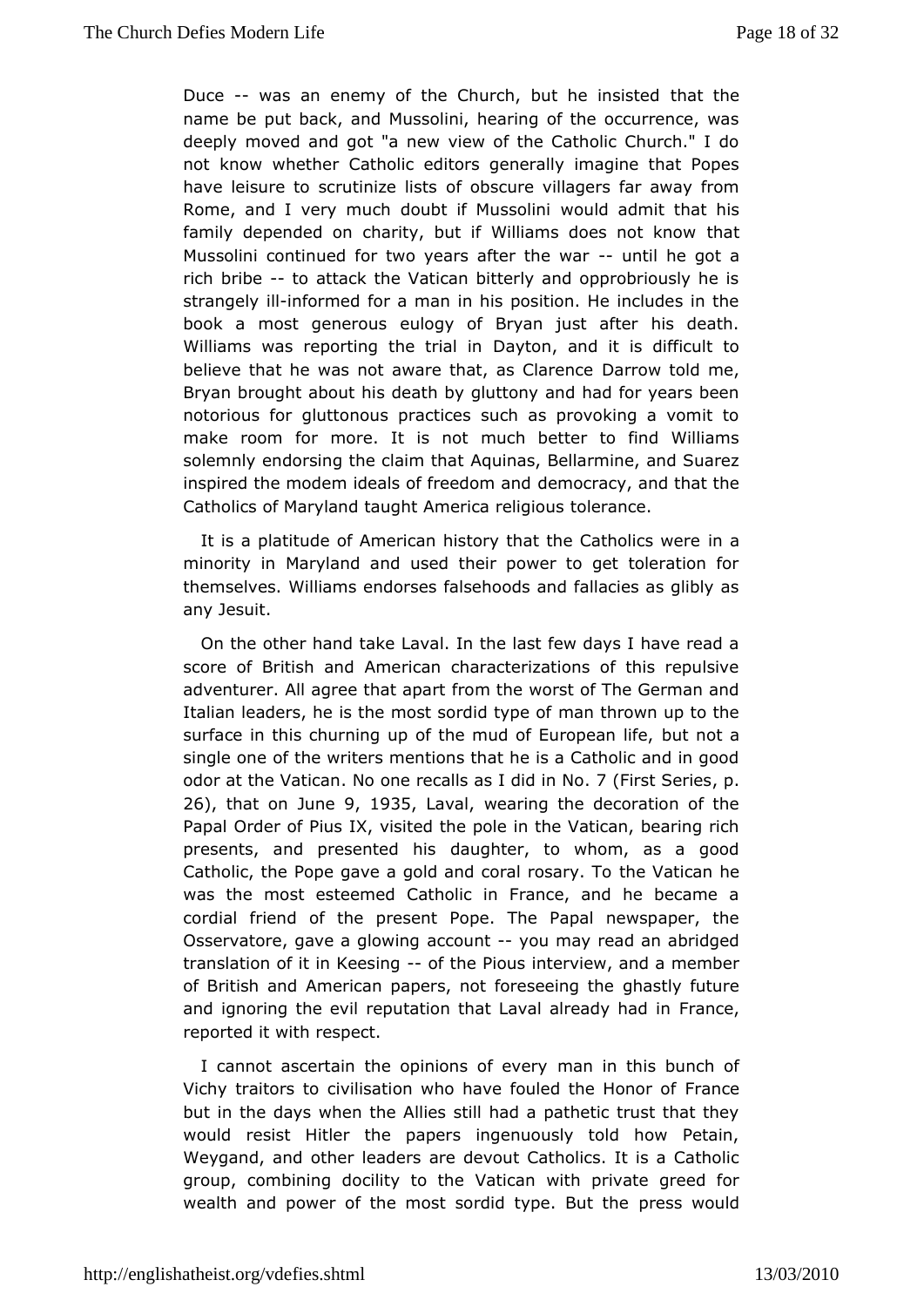[rather leave the who](http://englishatheist.org/vdefies.shtmlrather)le miserable business inexplicable than Catholics by telling the truth about it. Once more the influer the Blacknternational has the public fooled even on vital questions of the hour. Wend a was seen, it is not a question of France only. Cathole opold Boglqium and the ministers who cling to him, Franco and the instate utin SpSs and azar in Portugal, Tizzo in Slovakia, Henlein in Sudmedeatand, Seyss inAustria and Holland, De Valera-im eEaidethet tist of the men whbave betrayed humanity in its gravest crisis, just as Atheists of Rhead the list of those who sacrifice and die for i How have your le atholics, cleric and lay, in America stood in this real struggle of  $\oplus \circ \circ \circ \circ \circ$  almodw do they still stand in Quebec? I can assure you that in Ghroetata Barintogilme Catholic, cleric or lay, stood out in the ranks of the fighte civilisation.

It is a mockery to find the Church of Rome boasting of richness in "saints" when, at a time of supreme need of char and viriliitty pushes into positions of power-hoenalde enduddle weaklings like LeopoPledtaaimdor an unscrupulous blackguard like Laval. From Cape Cod to SaBhlaDcike dotehneational is bemusing its children, of all ages, with peloeugle and of the "holiness" of their Church. No other religion in the world, the can show such a list of men and women of fine character illustrated gthoessly fraudulent nature of this list by a few word on the "Holy Fathethse" fiimst booklet of this series, and have shown elsewhere (Little Bilule *PB*toak, saints and martyrs were fabricated by the thousands hisolif to the story of the Roman Church. But what standard of character for the world is there in the overwhelming majority of those who w reallyhistorical? They were just men and women who took seriously the theory  $\theta$  waty for easure you sacrificed during a few decades of life you won baimheusn darsed much during a whole eternity.

That is not character. It Yist tsadpoor is the real moral influence of the Church that it hardly poetrs tusa bloels owers in modern times to attain that degree of  $c\bar{\sigma}$  meneral logic. or two men and women who today are. selected (out of hundi ofmillions) every year or so for canonization are really chose diplomatic casons to please particular countries bring a modest showeoldf, to Rome.

Where, moreover, Catholics do make strainised efforts to toward the level of these "saints" they generally succeed contractingthe vices-- hard intolerance and pious unscrupulousness the fanatsia antis rather than the virtues of the more human. They are apt torubed, soomlingst, slanderous, and convinced that the end, if it is the good o Church, justifies the means. They lose the sense of citize whenever tohleergy urge them to use their voting power in the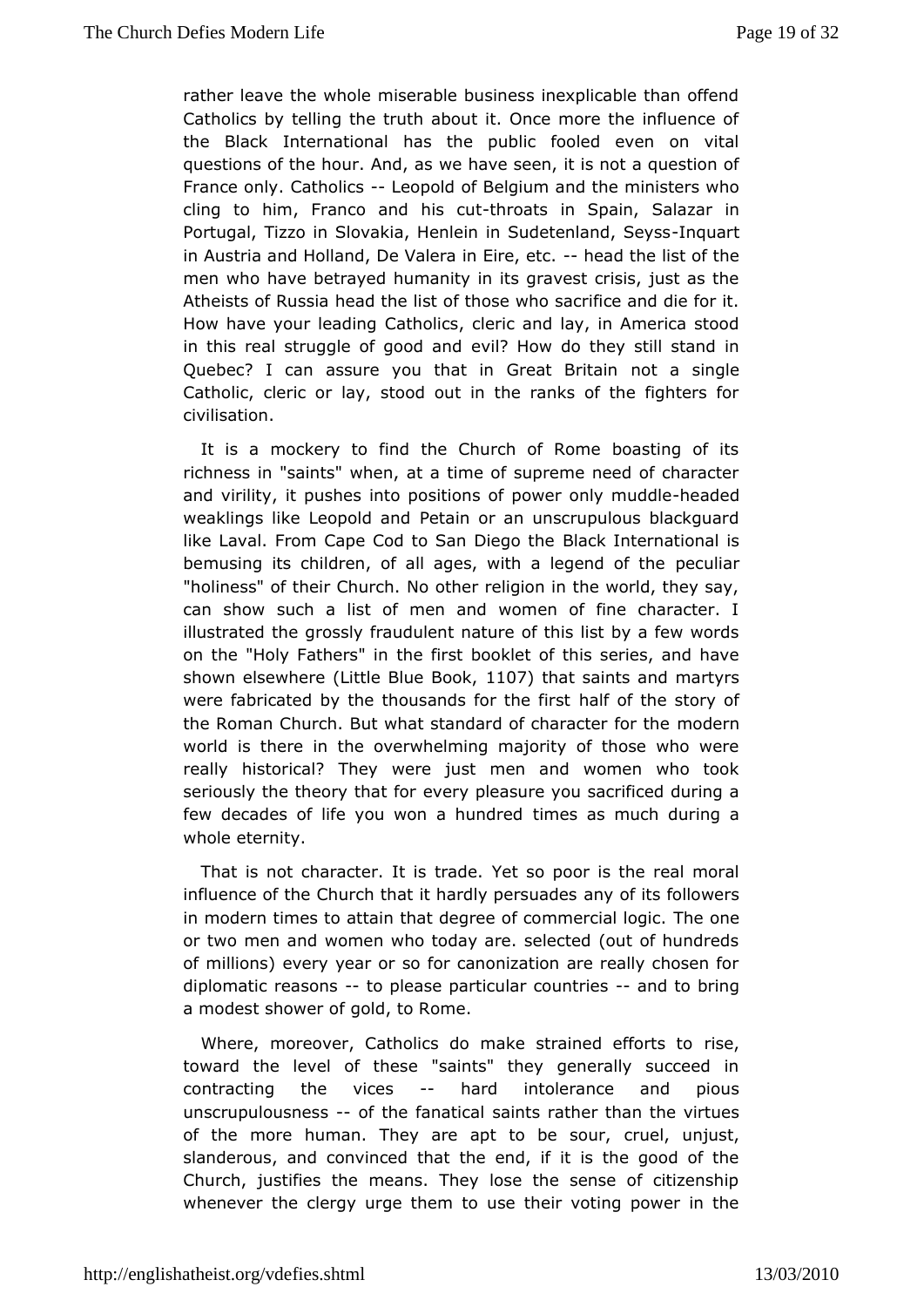interest of the C**Ewegwbody will know Catholics who have not** these vices. No one pretendosf tthat mabire puritans and big ots of the sourer type. But would yoguensiaay it haat nuche Straightforwardness of the Catholics you adminimedities a result of faith and the sourness and intolerance of others is not a rest Catholic teaching? Would you say that this dally literature of whichdescribes the whole athologic world as a contamination, this literature which descritics of the Church as dishonest and malignant, has no illthe effect enneral character?

The medieval character of their ethicas rojojvidenstythoefm mind that very largely unfits them for that censorship of o people's lives which they always claim. Take their matte chastity, celionatmarried, which they almost make identical with "morals." I referred a plie an page to the importance of the sex hormones, the secretions soom esex the meductless glands, which differ in different individsue aclise  $\mathfrak j$  uncerts as fthe the liver or the pancreas do and cause the varieties which w "strong passions" or "coldness" and every stage between the extremes. Buctant olic moralist ever takes this elementary trutl of physiology into addoeumthave a wooden theory that everybody has a "free will," and the nigs minuls to maa hvalue woman" who will not control her passions whime the spinster c who shrinks from men because she has none or a very fee amount of the sexual hormones in her veins is a very superior or virtuous woman. It iGathodic thinks, cynical, materialistic, degrading to say such Stchiien muts ic works which prove and explain them ought to be suppressed.

If it were not for the suffocating influence which the  $B\mathbb{R}^2$ International has own the press, literature, radio, schools, etc., what they call the wow bodld augh in their faces. They belong, like our astrologers and the alm Misdelet Ages; at least their theories do, for there was farreendoorme smexual practice in the Middle Ages than there is today. How long the will tolerate these dervishes dictating the dresses of girls stage screen-and probably sneaking in with scarves over their collars to sepitheres they could not supparementer of astonishment to us oldeWemwmant neighbours who are genial, truthful, straightforward. We wanwthopuabrloic men virile, strictly hones-minddedd We do not care two pins aboutheir amorous adventures. We live in a world in which various reasons a avery body of women will never marry; we are passing into a world of mwohuinchinng illnions of girls and women of every country will not be ableotoid a hreym To normal life because  $2,500$  follower and some body started the ideathat the devil made the flesh and Paul made a religion of as cruel assiunintelligent. And to say that we folk who have patiently traced this eath coetrot its roots and severely checked its action in history are to **bed angeteto** civilisation, while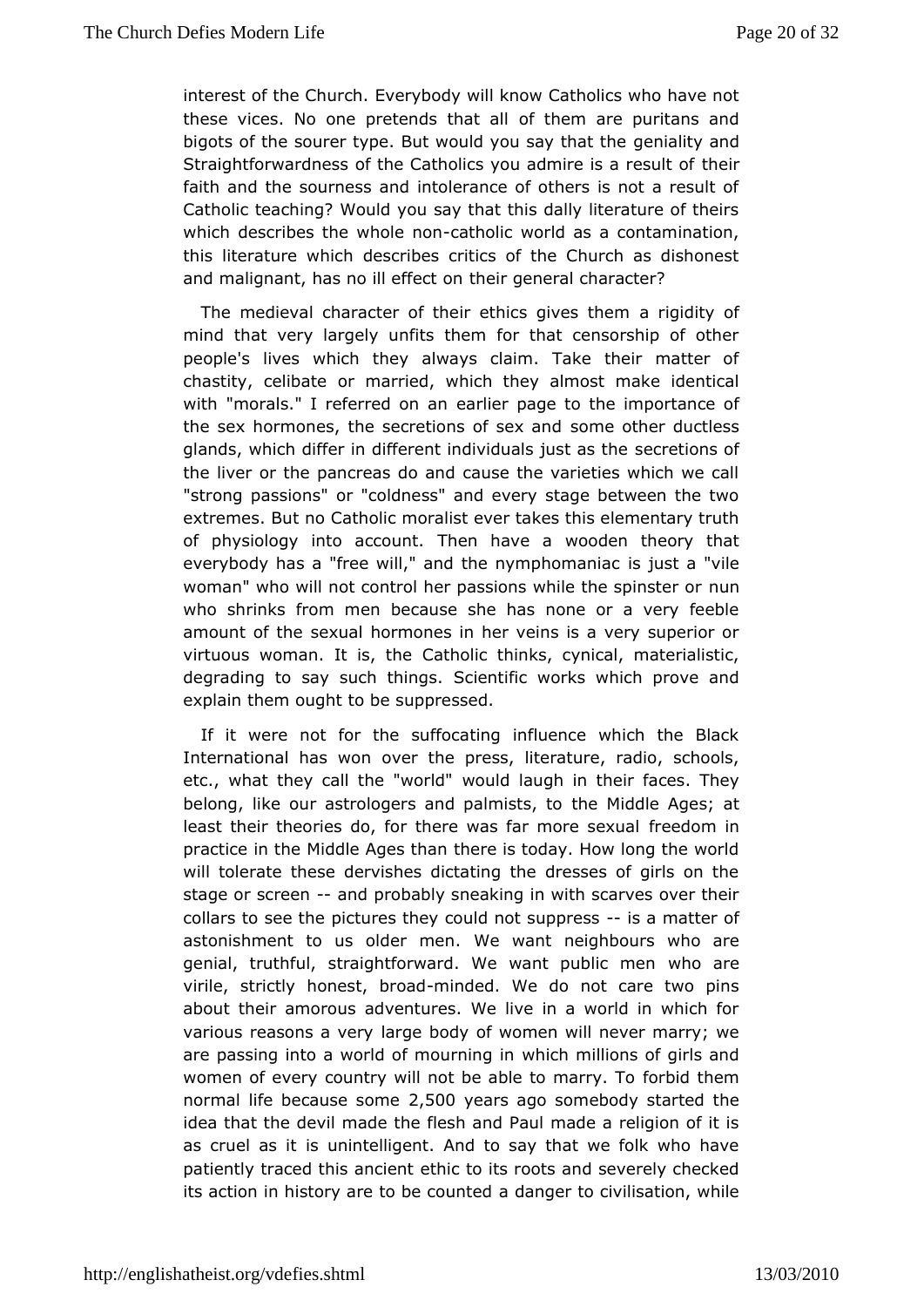[these priests who n](http://englishatheist.org/vdefies.shtmlthese)early, succeed develling asteal in form thirty pieces of silver are to be considered its simund to dians, is ludicrous. In a sense all this fury about the world reminds DonQuixote tilting at windmills, but the Black International is  $crac-braine$  thight with a s-immipoldeed Servant. It is an International army of, constome or other, a million men and women, and the horror that grips ishein wpalrd its movement.

# Chapter IV

## WHY PRIESTS DONOT MARRY

The vow of chastity of priests, monks, and nuns is one of most absurd complications into which this attempt to gov modern life baynatinent superstition leads the Roman Church.

Both in the age wheneanly hothurch, the Fathers decided that celibacy was the ideal bilfeer of pranche in the age (the 1 th Centurwhen a brood of fanatics proposed it upon the clergy the reason alleged for it was simpolme ething ee was not exactly revolting (if you were married) but certainly v indelicate and contaminating, in all sexual intercourse. A real persomust abstain from it. It was not true that, as the heret said, the devil mhaadde the body, yet there certainly was something unclean about its redperponalrutomationed, and in a rigmarole of doctrinal reasoning the Fatheonceonnected it more with the devil by saying that God had created the body but Adamad brought about a mysterious change by yielding t the tempter.

It isquite impossible for priests to give this explanation to men and womfohlowers today. In moral theology casuists try to work out just what, sexual nature, is forbidden even to married folk.

It is an amusing cbaptlerdare not give illustrations. These chapters of Catholic moral theology and if he could read them, make an Irish policeman's hair sPtamctioallognd. sodomy apart, married Catholics have a free run. Herodotus that the ancient Babylonians, whom modern Catholics regard very wicked, mpelled a married pair after intercourse to get u and, in modern languagth, eir prayers. Your Irish, Polish, and Italian married folk on the contrarly must give it up. But believe me that they are not told antyheloengierathyathing in any way repellent about the sear intercours or once have the priestly license. At the most there is sometimes attempt to present that the voluntary virgin is in some sens superior on account soafc rhibince; but girls are, I understand, rather skeptical about **c**baims act spinsterhood.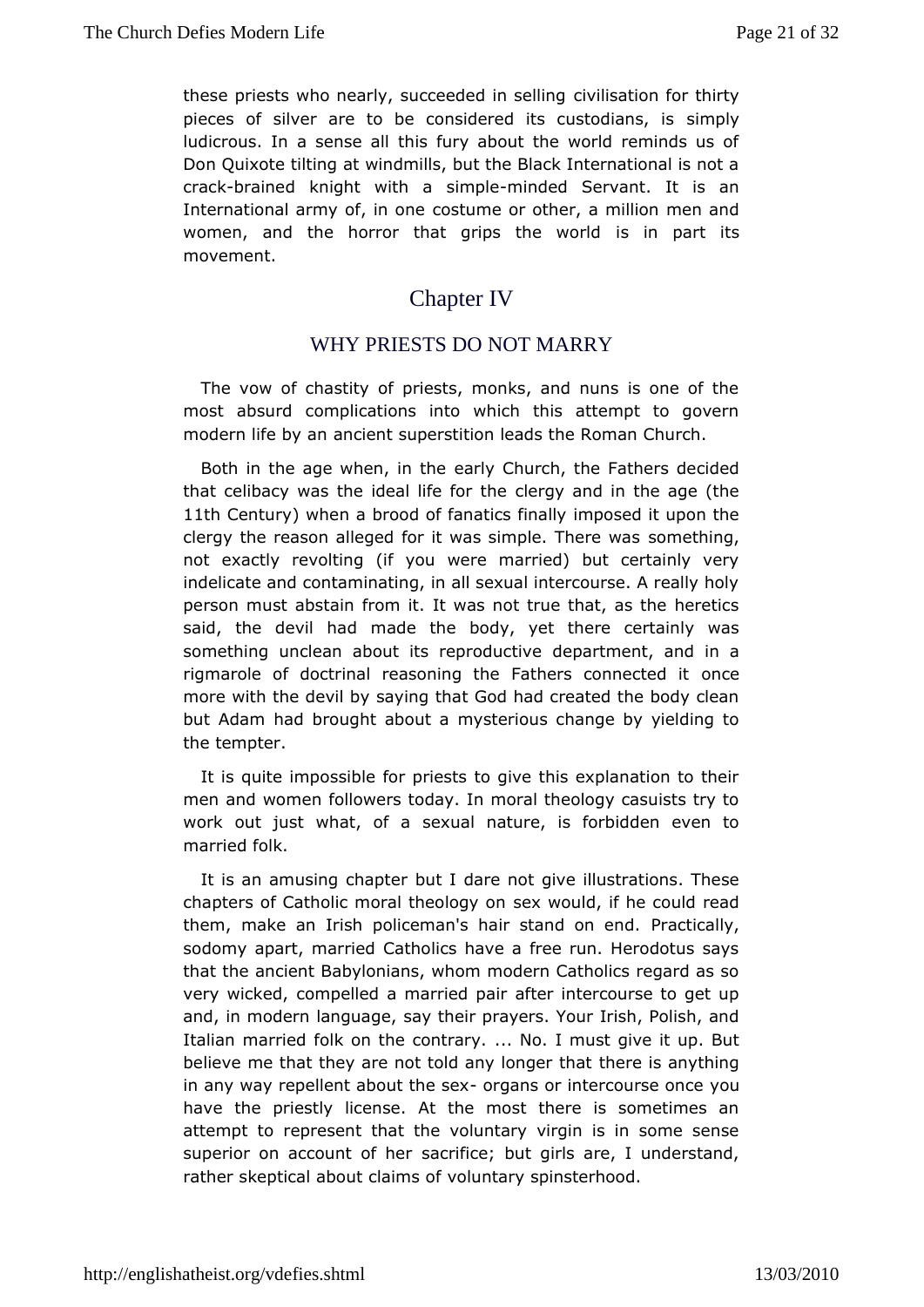[The reasons whic](http://englishatheist.org/vdefies.shtmlThe)h the Church gives to bood a vit for clergy in this unnatural condition are not taken vwewtsseriously. It them to be free from the entanglements and burdens of mar life so that they may devote themselves strictly to their arduous duties; which is noto we reprove when we reflect that men who work40 to 50 hours a week very poneter to have the entanglement of marriage whereas the averageits riest scarcel ten or fifteen hours a week of not very exacting work. A m seriouseason is military discipline. Clerical authorities have more effectave trol of what we may call the private soldiers c the Black International tarmany have no families: but that is not the kind of reason that the  $\phi$  clase igaints or the world at large. Catholic women, in fact, dorenanstown anathologies there are twice as, many women as men in the only congregations that expect any reasons for anything from holse Whithrch more moneaynd more educatiotn is not expedient to say anything about celibance weY chue ar a sermon on it.

The women would not have the fluttformintonerior gramidests which they have if there were a wife looking on or in background, and they could hardly avoid an uneasy feeling times that the dturesque confessions might not in spite of the "seal of confession," atimight when the married priest sipped his final highball at night wbith the sfiw efe. Experience gives women a rather cynical view of things one "in confidence."

None of these reasons, in any case, explaions the celibac monks, nuns, and religious brothers, and for this there is serious reassomept the historic plea that virginity is superior nonvirginity becalussee is something animal and low about sex -indulgence even wictehnae.

You might roundly say that the Church will not abandon celibacy of its priests, monks, and nuns, though in all ages sincerbishops have urged it to do so, because this is a important part oufniqueness amongst religious bodies of which it is so proud. No othere Ccheuptch the corrupted Buddhism of Eastern Asia, can get hordes of meto annalk worthengreat sacrifice. That is true, but there is uniquenels sasin vice as virtue, in stupidity as well as wisdom, and the Church can boast dhe voluntary virginity of its vast clerical and monas army if abstenticom sexndulgence gives a man or woman a superior moral condition.

Sowe come back always to the original root of all this more glorification in of inity and dark view of sex. The early Church was, as everybody kantawised in a mighty struggle of those who called themselves orthodoxanCchritins of issension they called Gnostic heretics. This cradle, as line abli iditive as the round the eastern end of the Medi**jerdranen as a had really**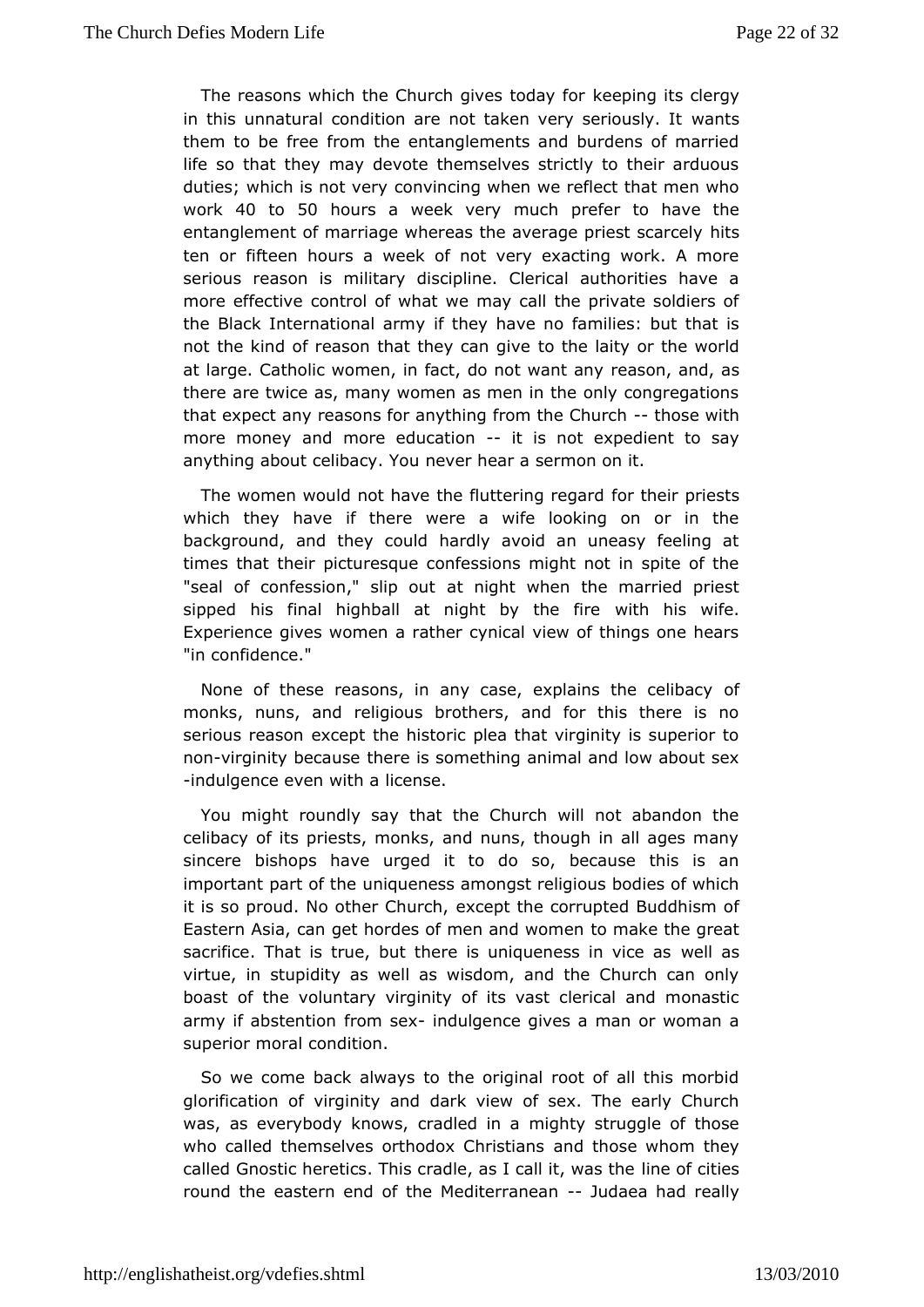[little to do with th](http://englishatheist.org/vdefies.shtmllittle)e origin of Christianity as a new religion the wholegion was steeped in the new ascetic mysticism whi Persian influencengaddered, Egyptians, Jews, Syrians, and Greeks as well as Persians dail flet ranting arsions of it. Common to almost all of them was the bobelive if had t the created matter, and that the quintessence of its diabolism, say was found in the organs of generation.

There are modern writers whhad whole came to be called Christianity was at first just a locathis a wide esprefad Gnosticism. It seems to me more probable that the Gnost fastened upon the story of Jesus which was then spreading represented him sapslendid confirmation of their creed (already a century or two old); a DremsegenGiood sent by the Father of Light and Spirit to lead men agathst fight world, the flesh, and the devil.

However that may be, notatehodincs dispute that it was a general tenet of the Gnostic lead beersshtheast ptehoeially in its sexpart-- one often wonders whether the ntehaerness of organ to the excretory organs had not a lot to do with the odi incurred amongst these-mwastiss thoroughly evil that even a marriaglecense did not remove the unpleasantness, The Catholic leade Fathers retorted that God created man, body and soul, and, though the flood  $\phi$  dwas the sin of Adam and Eve, God provided for the continuationy oinsthieutiance marriage for the less holy crowd who could sontainve up to the of virginity. As this is not in the least disputed I need not Contemporary Greeks of inquiring mind must have had a plea time watchingse rival Christians cracking each other's skulls they did, overquestion. All the more influential of the early Fathers Irenaeus, PolyAthpnagoras, Clement, toectk. this view that marriage (Athenagointas" a casiple of ious adultery") was just a concession to weaklings amd that sex st the nostrils of holy people. The most learned Christian of th Origem, icknamed Chaleenteros G(u't Bar'as scastrated himself to get rid of belastly obsession.

The Roman Church, as I have earlienume aplaemde dits attitude when it found that the Romans continued to despise obscure little conventicle across the river. Irenaeus, who tell aboutthe Gnostics, says that they held that. "marriage ar generation are from Sadan" marriage is corruption and fornication." This did not suit treemeditense on en of higher class never had anything to do with they Church until were compelled by daw the Popes made marriage easier for them thanRoman law did and in addition promised them absolution from all their aduncteried sortions (the contemporary Bishop Hippolytus tells us)leaBolatrshefgreat the Church even in the west, the men, whose writings were to thebelief of the Middle Ages, persisted in the disdain of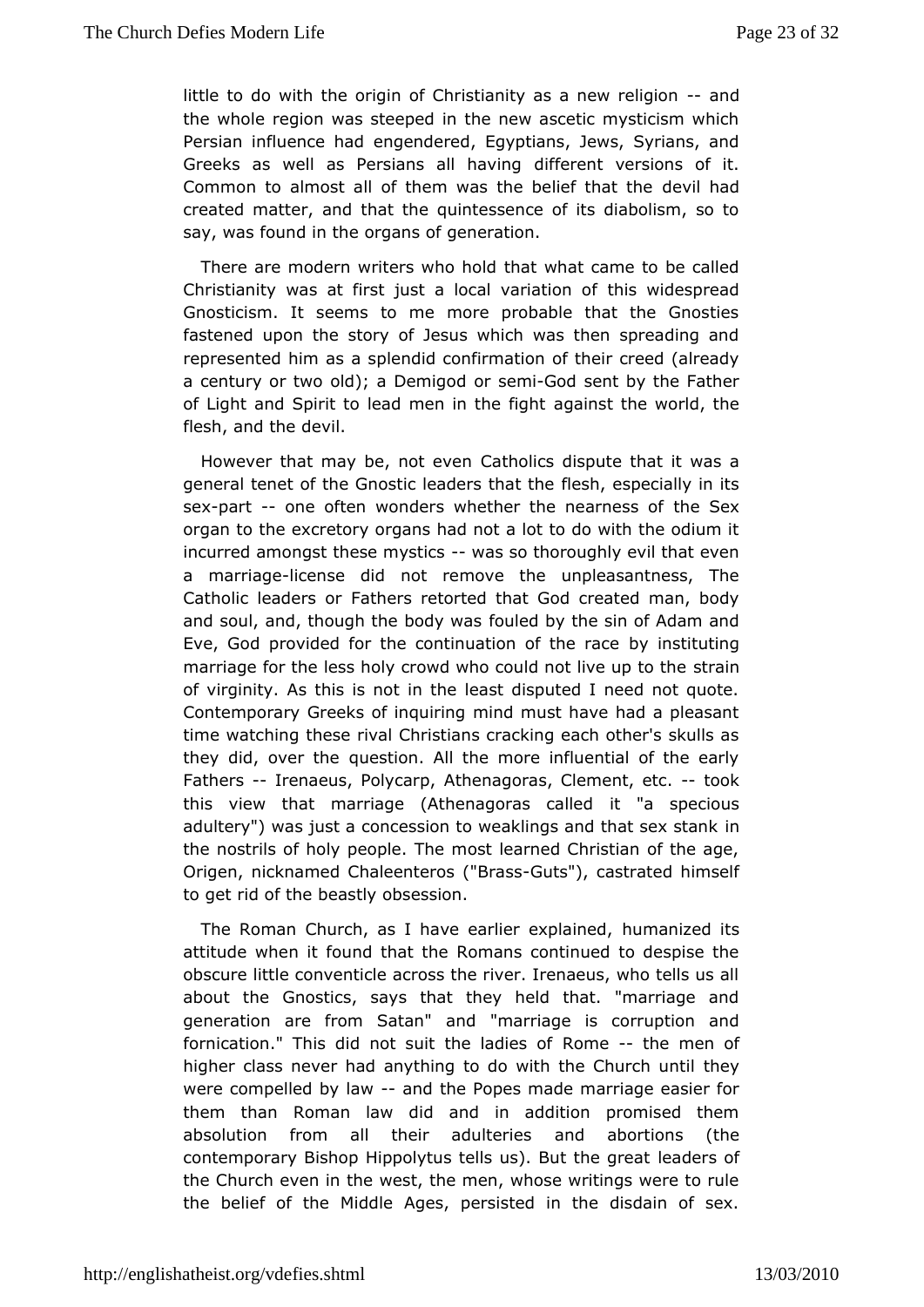Tertullian powerde scorn on the Popes for apostitizina from the true Christian doderrionee talked to his schoop uopfilsirgin as if sex were very muculmpheoasant than defal-chaetion uses a much broader word thannd Ahuantustine in his later years went to weird extremes.

In his treatise C o Q nugal Love' (never translated, of course) he says that the pleasure eiwil and must not be desired or enjoyed as such even by married foldkispTahsesvionuasttely have, to keep the race going. Even Solomon and the Heb patriarchs did not seek pleasure, he says, but had so many from a pusreense of duty. And since the maintenance of the rac is now assured, sumemionad women, will cut out sex altogether. He even goes so far as om aldinsitvitehwat of marriage a man who finds his wife barren may take a concubi addition (e.  $XV$ ): an opinion never mentioned by Christian  $w_1$ on Augustile. was so obsessed with this view of marriage an sex-- if it were noAtuignustine a modern Catholic writer would call it soulless, mechamicaterian hidstitch at he wrote book after book (On Holy VirginitByle Some dhess of Widowhood, On Marriage and Concupiscence, etid.) to enforce

It is agreed that Augustine's works were the Bible of the M Agesbut the phrase is very misleading. Not one of the laity hundred thouseavnedr read them or took the least notice of his theory; and probably not iess theor monk in ten thousand shared his contempt of sex. As far as powesitive any indications of general behaviour there never was another le periow ith such sexual freedotme first (parabout 050 such she enimalism as the eleven or twelve centuries that followed the triumph Roman Church. The only practical issue of the teaching of the Fathersbiw lasps hawtho sincerely shared it tried to get marriage forbiddenatod time sporiests; far as they were successful they brought upon the world a fic vice of a new-tyspexindulgence not merely without license but in spite sofiemn vows to avoid It. In earlier works (History of t Roman Church, HicsftoMprals, etc.) I have shown that Lea's History of Sacerdotal Celibraucoch ginvætserial, but there is more in French works like Chavard's puretreeedibeat, lale f e m m  $e(1894)$ .

On the other hand the stodyevoeflotpheaent of the law or custom of sacerdotal celibacy is, astoulsdubbly, Chaltsheolly ic writers; one of whom seems to have got the job of writing article on it in the new and p-&Ciantholohly cp Encyclopedia Americana. To best generally available article is that in the Encyclopedia of Relig Etolmics and Attempts to impose the law were local, rare, and soon oblit@eatredum horatiani,' the basic document of Canon Law, names ten in Psot pesswof the centuries who were sons of bishops and says that there were greatumber of others" (Chavard). The St. Patrick of whom Ir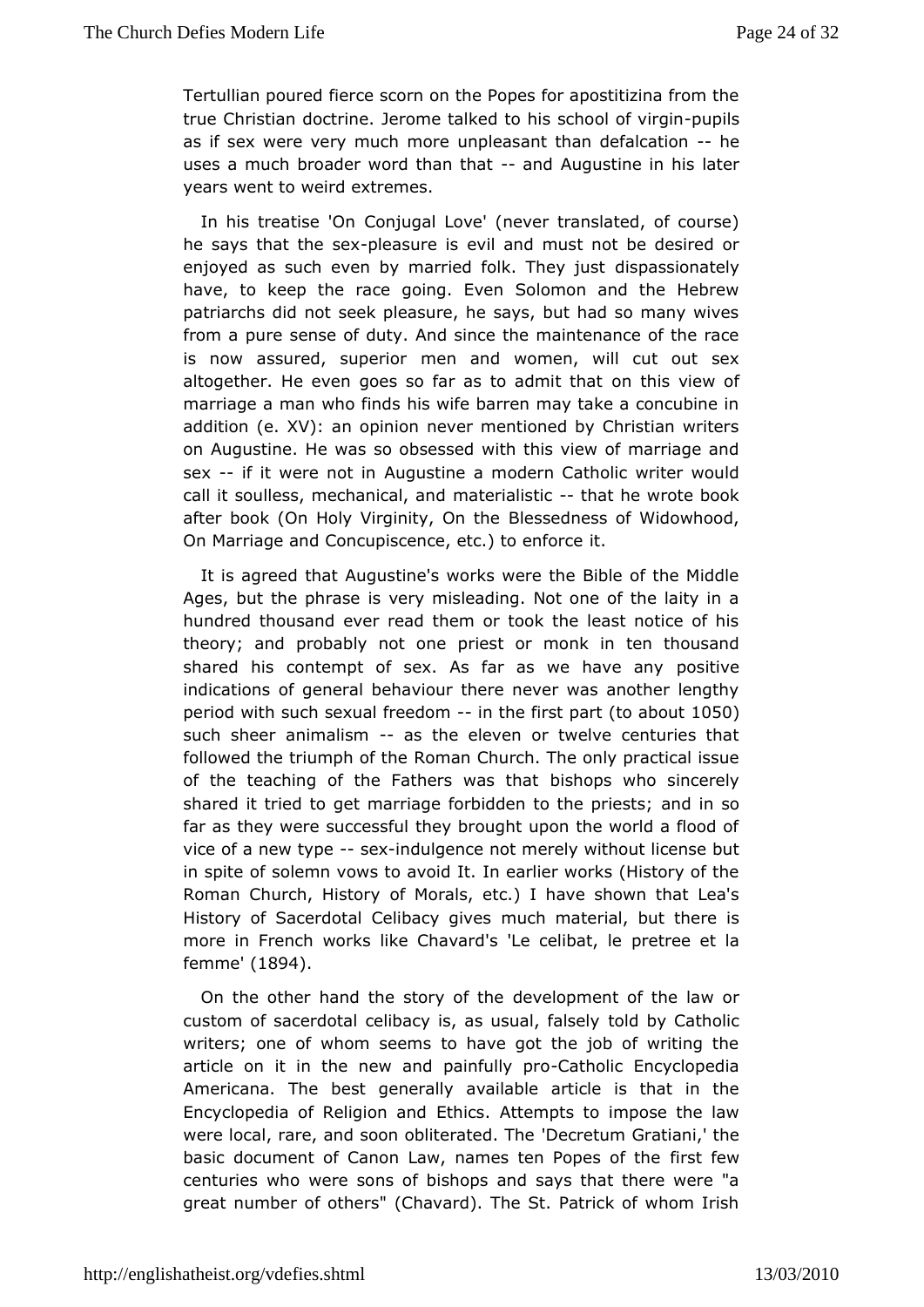priests talk so washt, he son of a Roman deacon who was the son of a priest. The great Clocaneal toufrned down the proposal to pass a law of celibacy, amdsite adimngentooly quote a provincial council that passed a law once in a centu its own regiboyn the yeta 000 Prof Crogs moderately says priests wetell commonly married and where they were forbidde there was "more offlagsant concubinage" and other evils. Bishops, of course, made money siduation of the making a priest pay for permission to have a womaChoim enliss shouse. Agrippa tells us that a bishdpthof Cemeury levied a concubi-thosex ontidentiests

When it was pointed out to him diblath otheay! want concubines he said: "Let them pay whether they-want one or n then they can please themselves."

There is nothing in the histogiyom fremotely like the general license of Catholic priests, mondare, tation nuns Century to though. In Catholic circles all this aisse walled irregularities, and the faithful are uplifted with a charming a of the wan which their unique Church inspired millions to forswear the most iponte ansue re in (dinfethe promiste,  $0.0010$ percent interest in the nwebxitlelifred) other branch of the Christian Church could inspire anwast weeirde-endy a consecrated vice which makes the practice of the saci prostitute's of ancient religions look white in comparison. But that must refer to my larger books.

With the 800 years of clerican o anad tic vice before their eyes-- for although history was then ruedviemeyntsaariyn,t whom they read, from Jerome, Augustine, and Benedict onward testified to- the monks who captured the Papdachy in the Century met tout mpose a universal law of chastity. Some day, when professors are petom wittled in freedom, one of them may write a very interesting woom klucenn ot the eof men and women with feeble or no sexual hormones on the developmen moral idealism. Some years algroowan weberliltish Catholic apologiatnted, writing for Catholics, that I had descended some vague but awputh which he had not expected even of me. What had I done? Merely tshuag glebis to be coberand, Damiani, and Anselmo of Lucca, the monks of the Plæpdath Court who fight against the marriage of priests, were probably impoter condition which, if they enjoyed it, would have filled them pride. Anyhow id not lower their fighting qualities. The langua which Cardinal Daumsieasniin his extant sermons provide an outfit for a New York stevedoriem pTehreayl herolops and, the scum of the Italian cities (to whom they loot omised the married priests' houses) and after years of struggle impo celibacy ahl priests and monks (some of whom were still married).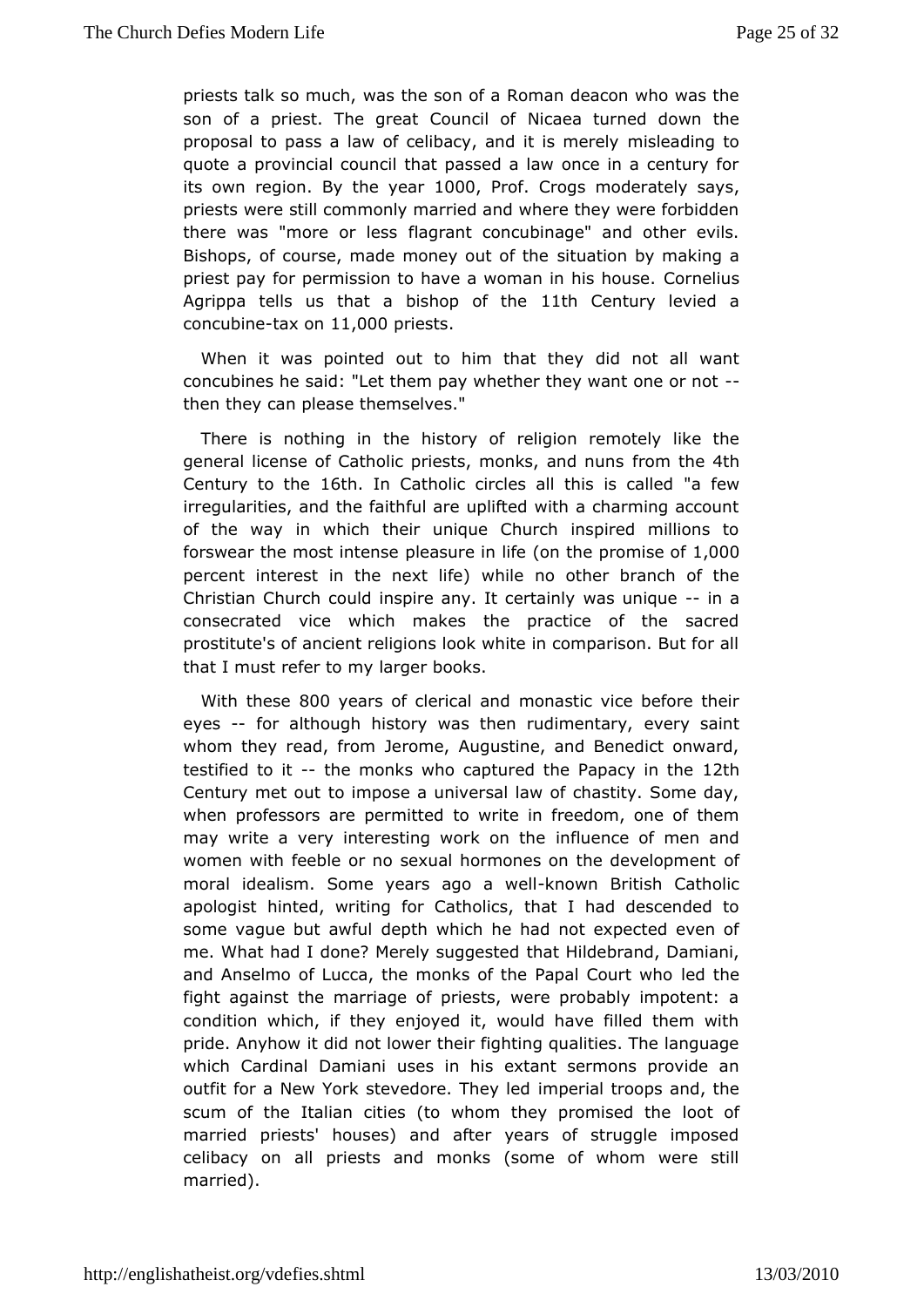There follow boat centuries of worse vice than ever, as a very high proportion of the acdelrigtherto been married. The state of Christendom was such that sev@pauln Chaurschriously considered the question of revokin-asebe Cloauwiter's excellent article in the EncyclopediabuBrRtammeionaever abandons palicy that it considers to its advantage because causes vice or sufAerithe. Council of Trent, when half of Europe was now full of heretic scoint intually he corruption of the Church, another attempt was made tawrevoke the Bishops representing the Emperor described in the darkest of the stabe the Church and demanded the marriage of priests a the suppressiom on astic bodies. Rome, still corrupt, opposed the reform, and Trent turhed with atto been only a matter of discipline into a dogma. It paronabhuenmosed on any who should ever again oppose celibacy. In repose to financies, in bodies of priests in various countries have raised the que again. A French priest, Jules Claraz, gives an account of th his Manages pretress and his book was at once put on the Index. Catholics wereprtooteloced in their illusion that their priests joyously and loyally soustain the

Naturally large numbers of Catholics, especially men, have doubts. A friend of mine visiting relatives in the Rhine Pro while theials of monks for sodomy were revealing to German the amazing corrupthen Confurch asked several who lived near the infected monasteries what the the revelation. "We always had some suspicion of it" the enyaishaithe Belltack International took every precaution to keep the eirtruth about "holy men" out of the press.-JHuailndsemwaas the one publisher Bimitain or America who let me tell that truth, Fiv years after the firs b fs eriine lissa which 250 monk for eligious brothers) were brought up in dhe C a bluotisc cities and put through ordinary legal procedure that to the the atholics provinces fully respected-read dwindced wild on German life said thatthe Nazis brought against the monks foul charges "In sup of which they mheavder adduced any evidence." By that time thousands of witnesses head a him beneemed in the open courts of Catholic Bonn, Cologne, Coblentz<sub>,</sub> and im um azh courts --and several thousand priests and monks whoowad taken the of virginity were in jail for sodomy or corruption of the. y Catholic caleaded that the proportion of priests was small Naturally, simple formicaton it offense in German law and no priest was arrested for it.

I haven an earlier number given ground to believe that the majority of priests violaty their vow. In Catholic countries this notoriously is the situtahte opnictSuere of Catholic life by a man who lives in a solidly Cathoohic chequiption in No. 14 of this seriHeesre I speak of A, maenroic on thosasis of conversations wiphniess in America. What else would any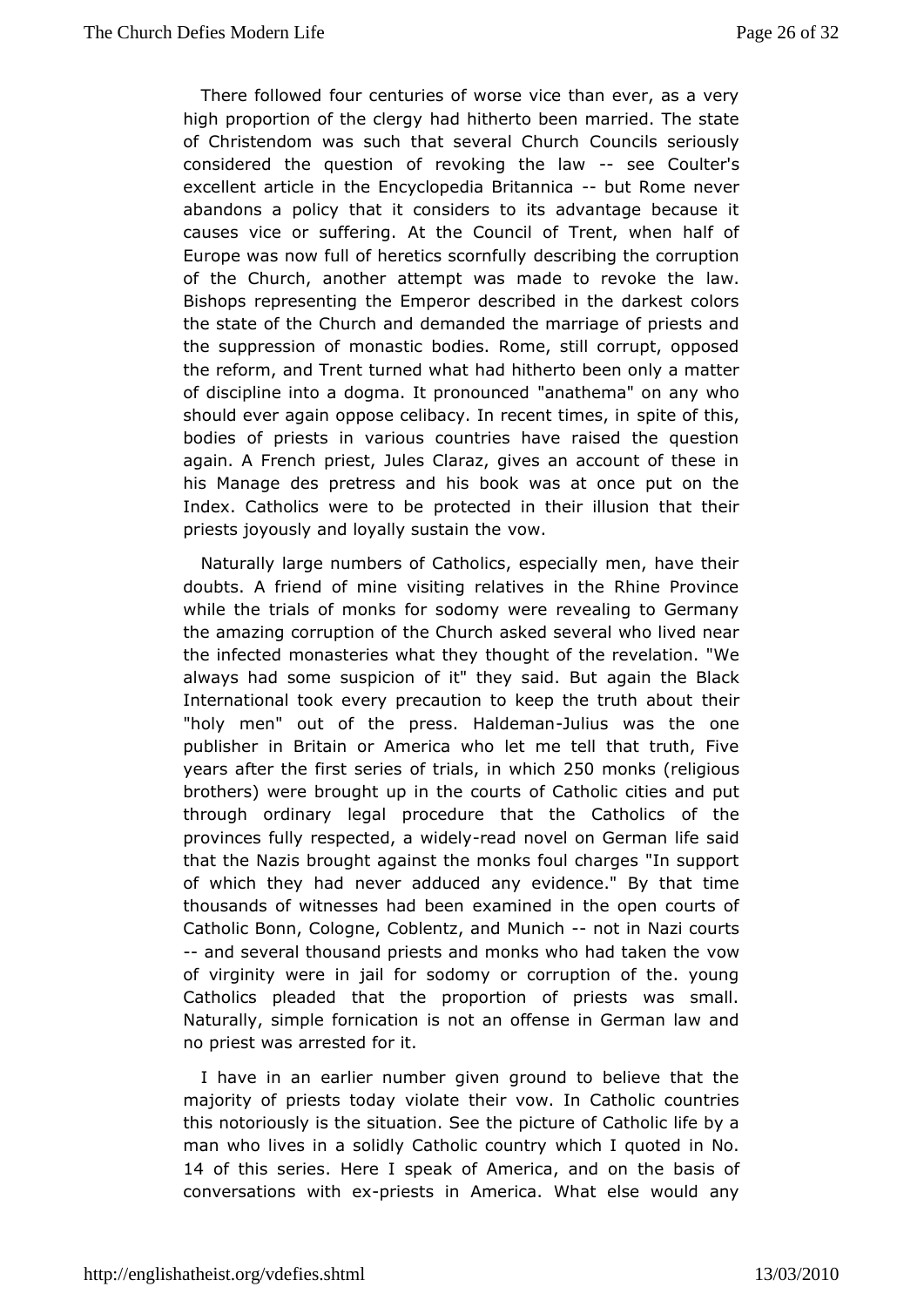sensiblmean expect? Recruits for the priesthood are usually secured at the alget oolf5. They have a rultehe habits of youths at that age, but a realum cantimage is still to them a vague and not intimidating prospect. felastureles came outweighed by what they have been taught to regard as the prestige of the priest's position. They are for the most part s workinglass or lower mcildass parents, preferably of Italian, Polishrish, or German blood, and to them ordination mean elevation to a social rwahikch, unless they became priests, they have no hope.

I am not hegreeneralizing from a personal experience, though my parents belonged to threidlobloe bass. But I was not sexually developed unti26, law distheuccessive vows of chastity I ruled off as candidate for the monastery and priesthood, meant nothing to me. Such freaks as I are rare, but, though theoverwhelming majority of candidates are sexually mature at the first vowse the by young to realise what the life - sacrifice means and are daz $\bullet$  dospecheof the easy, comfortable, and privileged lift of the privestald A Catholic explain to you that Rome is always willing to consider a reque anannulment of the vow in its first form. Yes, Rome, not the bishop. It mixede more intimidating by this need to appeal to the Vatican; and, especiael by utires a moral courage that very few youths and girls possess to toonæ Chatch Kolic home and friends, after taking the vow of a clericmeretathen, and almost contemptuous glances from all sides and the bit disappointment of one's family.

Certainly this celibacy of the uncidency viols the Roman Church. No other would tolerate an institution that is so the loyal, so productive of hypocrisy in the ditshleyal. It is par hard, calculating, unscrupulous attitude of a body of men believe that end justifies the mean's. It makes the Roman Church a fit ally for pthe eArxsis

## Chapter V

#### MELODRAMA ABOUT THE WORLD, THEFLESH, AND THE DEVIL

It seems at first sight an amazing thing ta Chaugebt which boasts that it has more hundreds of millions of membe this age of science, than any other religion in the world s embody in tieschings, indeed force upon our attention, ideas which were elucabrast beadging dervishes speculating on life on the Persian  $2h$ , is  $300$  cm more yeards.

It becomes bewildering when we find this Church in one br defyint he world in which (or on which) it lives as something a and contaminatimed in the next breath boasting that its principles are in perfect hat mossey whit the most advanced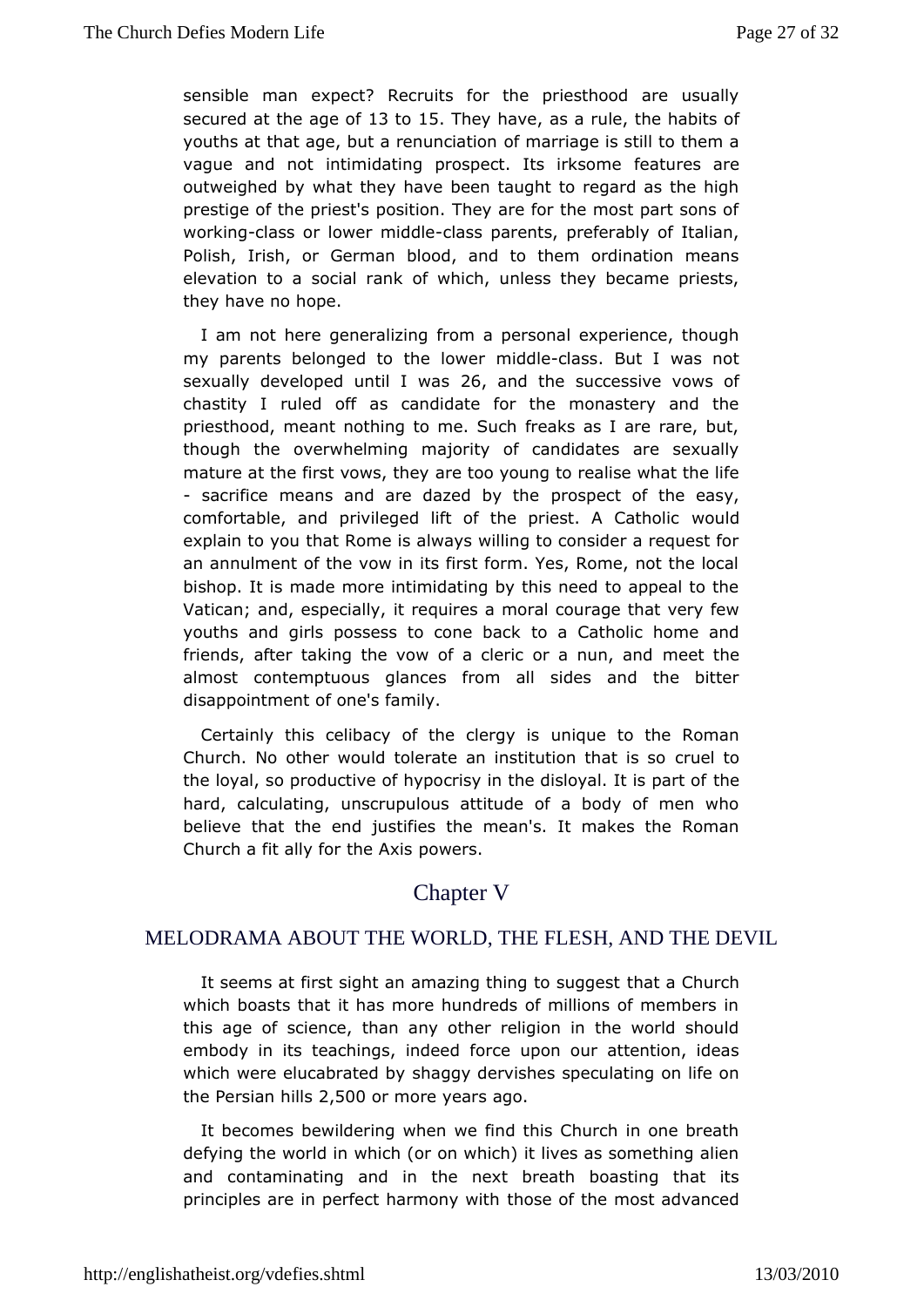[democracy of the age](http://englishatheist.org/vdefies.shtmldemocracy). I have explained athore deal of paradox. The American apologist says that what his Church  $a_!$ with, what has in fact itself inspired, is the fundamenta American principle of  $f$ amededdoermocracy, and what it defies and attacks is its godlessness a(mads bat beatone) anism in art and morals. But when you press thes proves sloorgsid ook definitions you find them quoting Papal d'écéedom d'ns that must be understood in the "Catholic sense," which means a q tyranny, and democracy means, in a Catholic mouth and in Papal Encyclic al 3 of the kind of rule we see Spainaly Portugal, and Vichy Frantohens  $A$  sapologists who add that in religious toleration we have anothegyre peominent of of American learning from Catholicism, I have quoted their m authoritative writers brazenly admitting that the Church is must bentolerant" and could have quoted as many more as  $y \in \mathbb{R}$ wish.

But as I gabe text of the Church Law, officially published i Rome, on the commelfeats all of the rights to other Churches, the dogmatic rejection of the friegendom for conscience" (or to follow your reasoned convictions inelirgeignand and the "right and duty" of the Church to put secederts from its ranl death, there is no need to say more.

Every attempt of these apologiesatrs their Church of a charge of hard and selfish arroganecepentshbsiengs us back to the original paradox: the Church mieddemying the world on the grounds of ancient Asiatic superstitions. It is a liethat its principles are in harmony with the principles and i of America; sith hypocritical pretense that the Church contribut so effectively to othel welfare that on this ground alone it deserves the very privilenge and deposition it has usurped in the country. When the apologists fare Coatholings they betray themselves. The whole of the arrogiant  $c$  is uigh, solence, unscrupulousness, deception, and ambition for wealth and p of the hurch, of which in these books we have seen so much, ingenuously explaoned the ground that the supreme consideration in men's affairsails ation nathat the Roman Church is the only appointed Ark of Stahlavta timo ma, I.I aimsd usurpations and claims it is performing this twerk by fightin devil, the world, and the flesh. And this means that it builds theorwhich in its root takes us backcitoilizesdemsimall nation (the Perbeatose Cyrus) whose ideas the Greeks and Romans despised. It defiesiahceurall our common sense, all our hawrodn liberties in the name  $\omega$  ibd valuesary of the imagination in an age of profound ignorance. Let me give further illustrations from current Catholic literature.

The first is  $a$ rom ece of British literature but it is so importar from the Catholic viet whint is worth considering. As one part of their attempt to force inheintheagultural swim,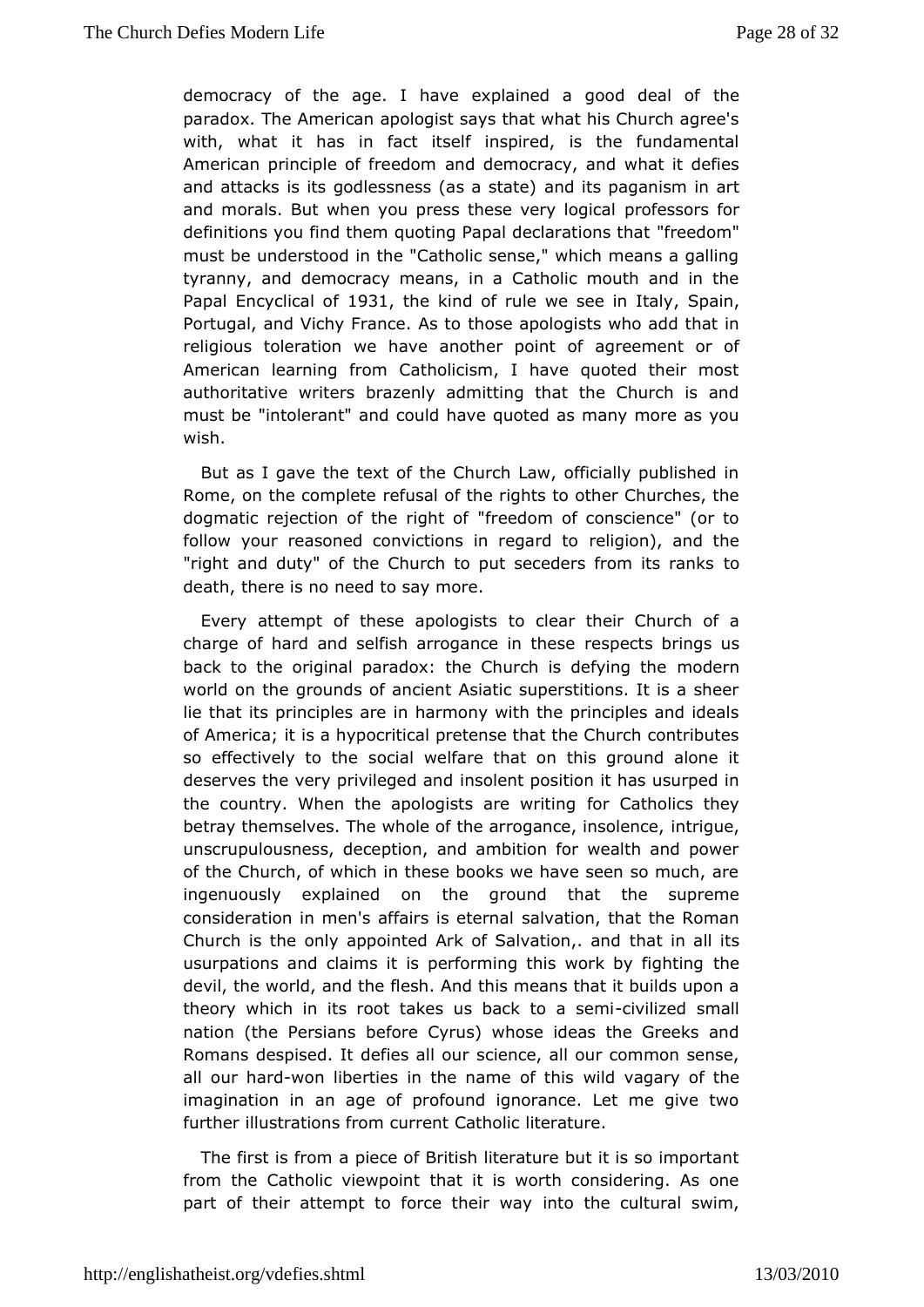[British Catholics be](http://englishatheist.org/vdefies.shtmlBritish)gan some vears ago to Shcohlodo a Summer under the shadow of the venerable University of Cambridge. I holidayessions 1963 1 the subject was human amadtuthee papers read are publiitshhehde title (M9a3n2).

The big guns were trundled along trion and the chief controller colleges in England, so you are not readries apposiblend jibes at modern thought like W.D. Nutting's 'How Firm Foundat Pom 1939. Yet the whole book is a flat defiance of modern scholarshipe name of ancient superstitions as served up in Geneses.

Dr. T.Elynn deals with the evolution of man. He shows that Catholics are compoelbeedieve that the whole human race descends from Adam and that EveowtasofmAaddam. You may be relieved to know that the Church doesrirbot insist on the and that, while it does insist that God made Adam out of ear dust osromething, it is not obligatory to believe that, as it is God shaped Adam of a lump of clay and breathed life into it; but the evolution, everboodfy this out of the question for a Catholing 160. Others of the learnthed Contessors agreed and carried on the story through the Gatrideen Faolfl, Eden, Original Sin, and Redemption. The dogmas based upon this ar Asiatic series esto folieks are, the writers say, binding upon every Cathodicay just as they were formulated by the Council of Trent.

The secobdok The Two Kingdoms 3), is a series of essays by six kwe win Brit pshests with ote this a very cordial letter of introduction Coayrd hreal a Bourne, assuring you that it is quite sound CatholiciksimgdTohnes" two ce, of course, the Kingdom (or City) of God and the assingdom of Ma expounded in Augustine's 'City of God,' the centenary of w death has spired the volume. And the burden of it is that th Catholic holds fatstattodreary gospel of Augustine's senile years. What the authors do not no we mis to hat they are holding fast, not merely to ideas put formwaan dimby haen old days when Roman culture was in complete decay but the id slight Cyhristianised, of the Persian Avesta.

Our world, it seems, is grathmedritwogo poles, "Catholicism and Antichrist." If that does not  $s$ æies eyoau taologolstor. The world of the blackguards of Vichy, Italy, Sapadin, Hungary, Slovakia to "Catholicism," the pole of light and virtue; at the of darkness and vice, Antichrist, you have their opponen Naturally, phice swriters do not see this. The world, they say, has been comprehendseibauched by the Freemasons. In proof of this they offer us forged dickceumFeanthser Coughlin's 'Protocols,' and you learn how these agewtsteeftothe devil each other. "It is a corruption en masse that we have undertaken the corruption which ought, one day, to enable us t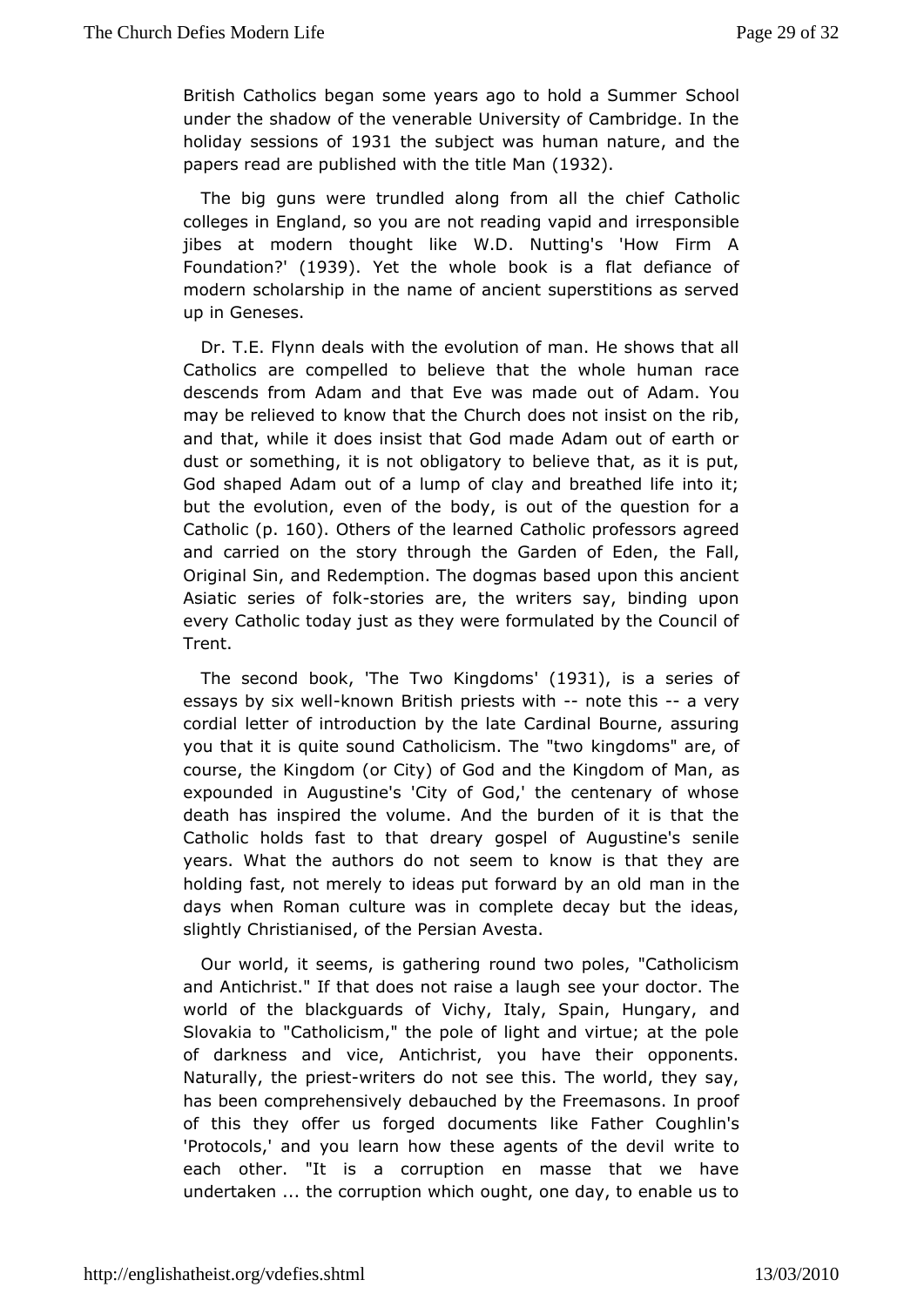[put the Church in](http://englishatheist.org/vdefies.shtmlput) her (pto 1ml b). This horrible plot of Blum Azana, Reynaud, etc. is carritende odueth by ching of popular intelligence by manipulated news, lying ancolats burdwiderds, pleasures" (chiefly the cinema). All this is a preparation  $f(x)$ reign of Antichrist and the end of the world. The writers remember, nobtuach of Georgia Baptists "or Nevada Adventists but Catholic priestsuthofrity-have carefully studied 'Revelation,' the -Glenwoisstling boilhianson of Persian ideals and hatred of Romans. They see the "signs coofming sécond Christ multip. I'l Hintder Japan No, no; this was 1903 1 In the mind of the Church Antichrist, the final Antichrist, will be a and we may ell conclude that he will be the representative of great wo-mhobvement of niversal peace and material prosperit # 94. Queer dress for an Anhetican hais moment I had a wild idea that they meant either muleu birus shubduet man the next page disillusioned me. The end is-tsebe preceded the Good Booky the spread of a universal false religion, and here is the creatm of

Is it an improbable conjecture that hubniaon oigning philosoph  $p$ sychology, and sociology, with the aid doef  $c$   $\phi$   $\phi$  history and marvels of Spiritism, may supply this, and then Antichr necessary concrete obje(d 9) of worship

Nuts, you say: ttourshomething serious. But I have already explained that these priest that enough and their ideas are sound enough from the Catholicaawarent betoder of introduction from Cardinal Bourne, head of the Roman Church in England and considered one of its leading scholars.

The Greeks had a fowrortchis thing. But make no mistake about it. This is, apart from the helientsd to hat he world is near, just the ordinary Catholic **Attitudesit The Antichrist in Antichrist** in Meta probably today be put in reserve. It is  $ds$  continuation  $\mathbb C$  at hat dic some time or other, instead of this nonsense that astronomer about a failure of the  $2$   $\omega$ ,  $0$   $0$   $0$ ,  $0$   $\omega$   $\omega$  ars or, the world will be ablrrupted and the poor Church hard pressed, and the Christ will come from utdhs and knock Antichrist into a cocked hat. But from the Catholic wangle beht has mightily improved in the last ten years, and the evil repign dife sidence put haps --if we trust Adolf's in-tauithconusand ye $\Omega$ arsholic power and its bless-i-njogy, peace and prospsepriteyad frolamnd to land (Italy, S-pbaunt you know the list), and when Hitler has wipedhe floor of Europe with the Russians and Japan has cle Americans  $\delta$ r dtish out of Asia the Pope will get the reward of hisalliance.

Seriously, this melodramatic stuff is Catholicism. The syste ideas and practices as a whole we will examine in the next but one of mhoest important factors in the Church's remarkable hold on som 00,000,000 Komitting children and savages) is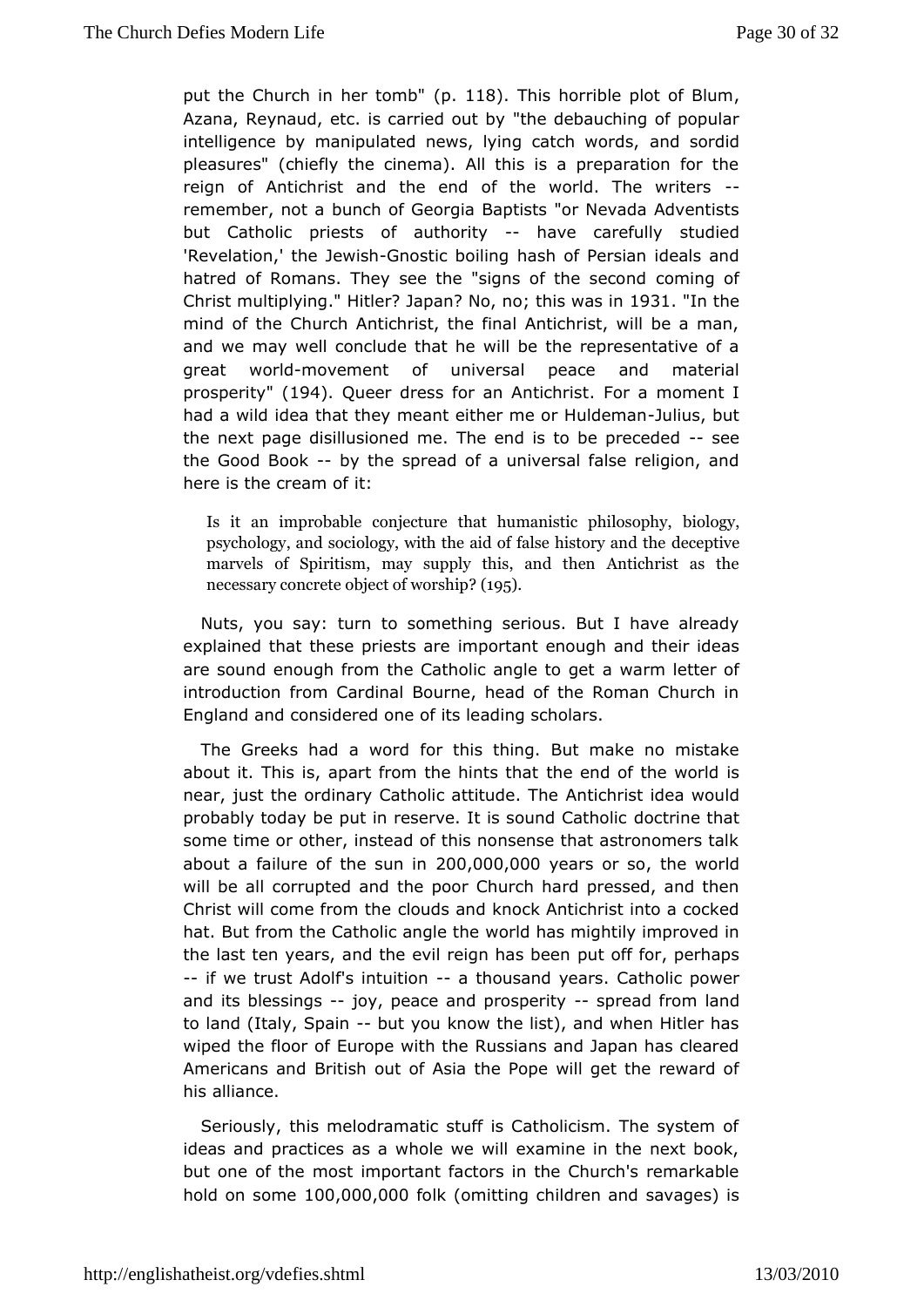[the world, the fl](http://englishatheist.org/vdefies.shtmlthe)esh, and the hole of the three one means a legion of devils that multiplies by spaneaneous as the multiplie-sare out for their immortal souls, and the Church alor caneffectively foil them. Hence the morbid emphasis on  $s_1$ . Ahriman- in goodhristian, Satamay not have created the flesh but he has moorntoopfolized or annexed it. He invented the motio-picture and the -pheodtoricell, he inspired- touch dances and sterapes and those glossy picsteuer eisn whou advertisement columns, until the chaste and austere Knight Columbus and knaves of Tammany rushed to the rescue American civilisatiowas He etting advertisements of his literature into respectable Amerucan place Hosly Family and the Children of Mary and the League *Dut* Kindergarten were used to send the editors letters reminding them that thi freecountry and there are more ways than one of knocking editor on the ead.

It is a to-psyvy world. Catholics number, as I showed, about 180,000,000 you include children and illiterates on the fringe civilisation. In countries that we consider fully civilized organized they about owentieth of the population. They turn upon the 2Gs with ansolence, an air of superiority, like that of a duchess amongst her thimational and disuperiority is based upon a belief in devils and in unsubeathlantess of belongs essentially to an age of profound ignorance. Cat Action, emember, is not based upon the smooth approaches of Catholic politiciansh whene ek office or influence, or on the tactical affability of Jobes alling in the Chartholic, or on the spontaneous neighbourliness of Caart dow comment of the less fanatical type. It is based upon the teachfing and attitude of the Church as I have quoted them from the most authoritat sources. Itinsvirtue of these doctrines that Catholics are reconciled to see thelimt&daakional drag them into alliance with all that is vilest and mostnd mogle rouls fe.

Yet in America and Britain-telmeths nime nineteen twentieths of the nation that are described in Catholic literat a debauched generation, a contamination and danger to t virtuous Cathicalmcily, load the Church with eulogies and privileges. Upton Sinclairam a dinto eimpertinence to say, when Haldeman insulfied him to repit atto he erefused to have anything to do with us because we did not rely u "facts" as he did! What has he done in regard to the mas volume of ugdets which I have given in these books? He illustrates his meaning  $b$   $\psi$ hequiontsingance of tele-poanthy which, by the way, I spent months  $\alpha$  and revise a get many pages before, apparently, he ever thred and sother intuite us to bury ourselves in a mound of tricky claims about this tri while the Black International gathers such wealth and power t helps fbood the world with misery and hopes to paralyze freed